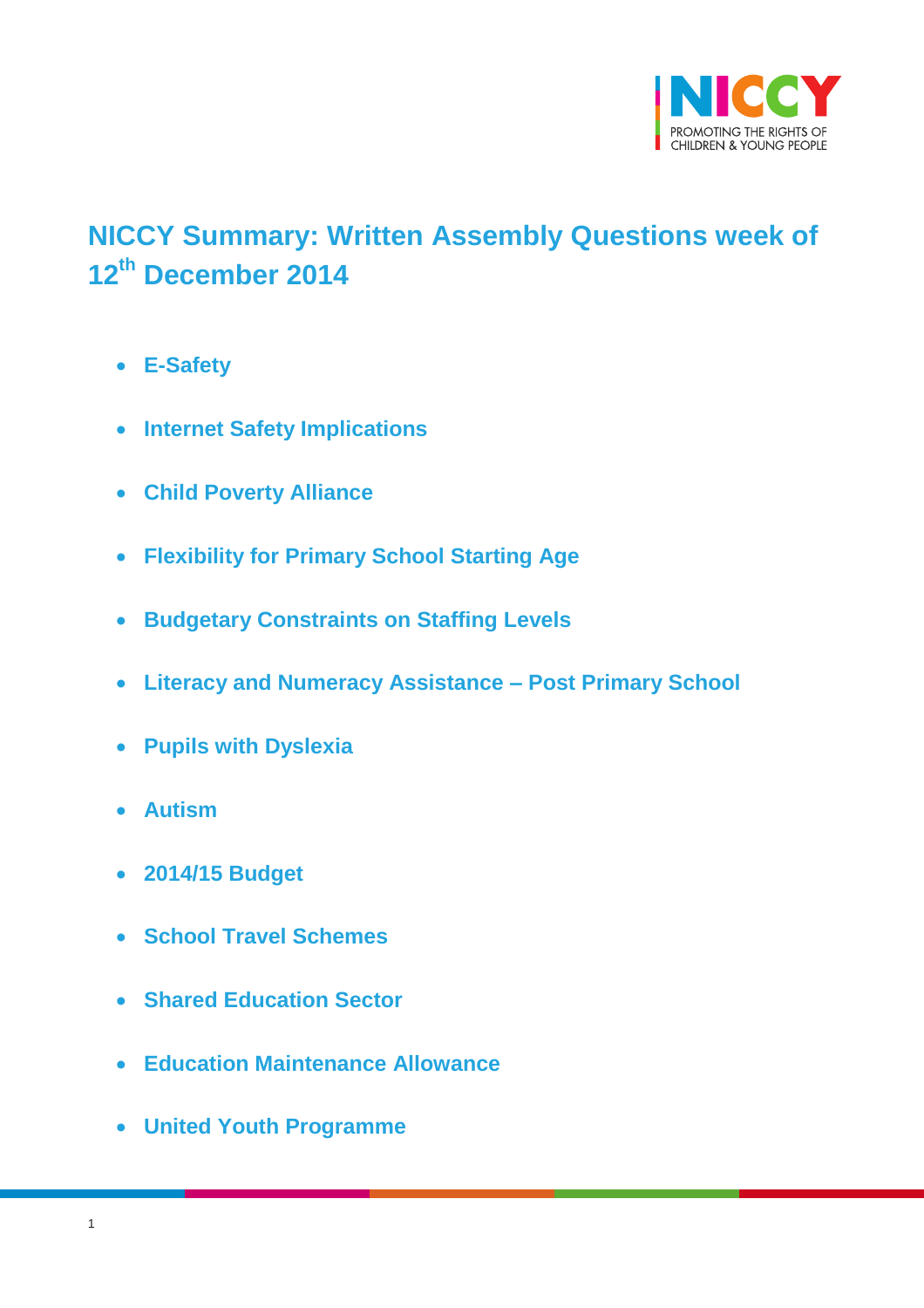

- **[Relocation of Paediatric Cardiac Surgery](#page-14-0)**
- **[Student Financial Assistance](#page-12-1)**
- **[Respite Care](#page-14-1)**
- **[Budget Reductions](#page-15-0)**
- **[Autism Spectrum Disorder Service](#page-15-1)**
- **[Service Framework for Children and Young People](#page-18-0)**
- **[Delivering Social Change](#page-19-0)**
- **[Children and Adolescent Mental Health Services](#page-19-1)**
- **[Child Sexual Exploitation](#page-20-0)**
- **[Issue of Young Shooters](#page-21-0)**
- **[Teaching Staff at Woodlands Juvenile Justice Centre](#page-21-1)**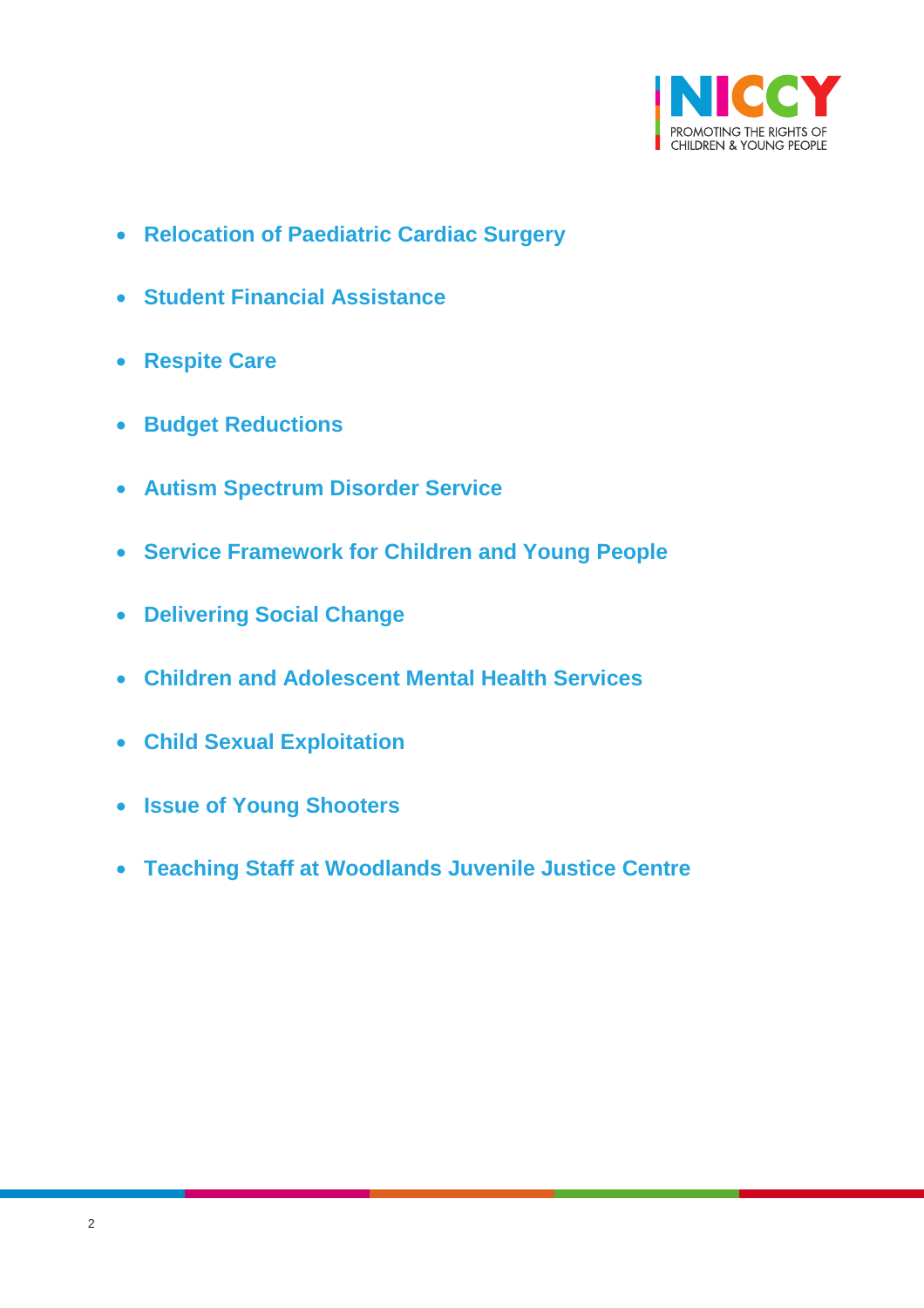

# **Office of First and Deputy First Minister**

## <span id="page-2-0"></span>**E-Safety**

**Mr Jonathan Craig (DUP – Lagan Valley) -** To ask the First Minister and deputy First Minister, in light of the recent Spotlight programme highlighting the inappropriate and unauthorised use of local teenagers' photographs on pornographic websites, for an update on e-safety.

**Mr P Robinson and Mr M McGuinness:** The issues raised by this programme were both disturbing and alarming. Evidence was highlighted on the posting of images of schoolgirls from Northern Ireland on an adult pornographic website. These practices were shocking and entirely unacceptable. They are a sharp reminder of the online dangers which children and young people face such as pornography, online grooming and cyberbullying. The programme reinforces the message that OFMDFM has been highlighting and promoting over the last few years in respect of e-safety issues. There is no room for complacency here.

To increase public awareness of these dangers, Junior Minister Bell and Junior Minister McCann have participated in events such as Safer Internet Day including visits to local schools and engaging with the UK Safer Internet Centre.

The Department of Health, Social Services and Public Safety has been working closely with OFMDFM on e-safety matters. It has been agreed that the Safeguarding Board for Northern Ireland should be commissioned formally to develop a Northern Ireland e-safety strategy on behalf of the Northern Ireland Executive. The Department of Health, Social Services and Public Safety is currently seeking the support of Executive Ministers to obtain additional resources to enable the Safeguarding Board to take forward this work on the development of a Northern Ireland e-safety strategy.

A follow-up meeting is scheduled to take place involving OFMDFM, the Department of Health, Social Services and Public Safety and the Safeguarding Board. The purpose of this meeting will be to discuss issues arising from the Spotlight programme including the most appropriate way forward in relation to the 'gapping and mapping' exercise. **(Oral Question)**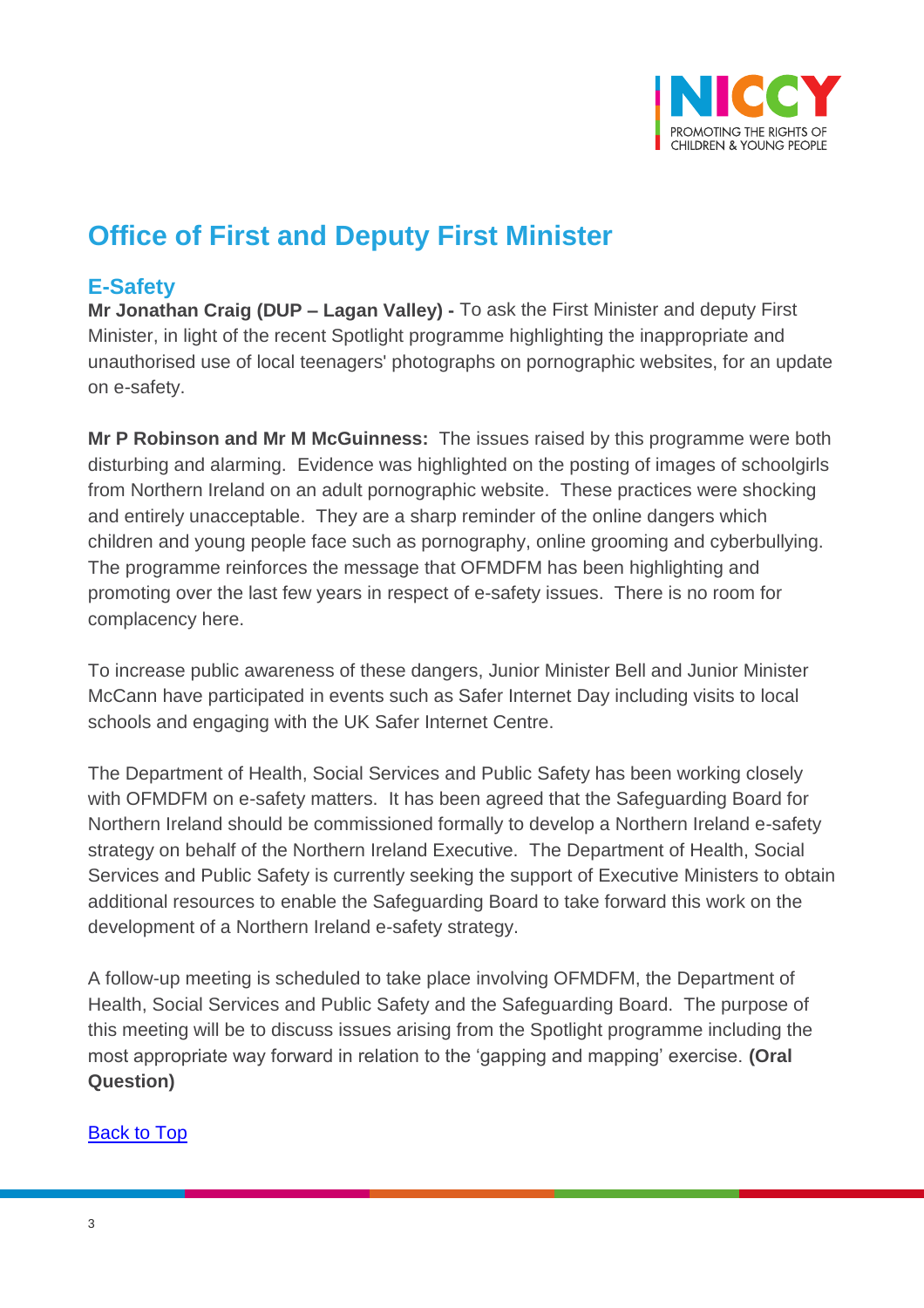

## <span id="page-3-0"></span>**Internet Safety Implications**

**Mrs Sandra Overend (UUP – Mid Ulster) -** To ask the First Minister and deputy First Minister for their assessment of the internet safety implications of the issues raised by the BBC NI Spotlight Programme broadcast on the 11 November 2014.

**Mr P Robinson and Mr M McGuinness:** The issues raised by this programme were both disturbing and alarming. Evidence was highlighted on the posting of images of schoolgirls from Northern Ireland on an adult pornographic website. These practices were shocking and entirely unacceptable. They are a sharp reminder of the online dangers which children and young people face such as pornography, online grooming and cyberbullying. The programme reinforces the message that OFMDFM has been highlighting and promoting over the last few years in respect of e-safety issues. There is no room for complacency here.

To increase public awareness of these dangers, Junior Minister Bell and Junior Minister McCann have participated in events such as Safer Internet Day including visits to local schools and engaging with the UK Safer Internet Centre.

The Department of Health, Social Services and Public Safety has been working closely with OFMDFM on e-safety matters. It has been agreed that the Safeguarding Board for Northern Ireland should be commissioned formally to develop a Northern Ireland e-safety strategy on behalf of the Northern Ireland Executive. The Department of Health, Social Services and Public Safety is currently seeking the support of Executive Ministers to obtain additional resources to enable the Safeguarding Board to take forward this work on the development of a Northern Ireland e-safety strategy.

A follow-up meeting is scheduled to take place involving OFMDFM, the Department of Health, Social Services and Public Safety and the Safeguarding Board. The purpose of this meeting will be to discuss issues arising from the Spotlight programme including the most appropriate way forward in relation to the 'gapping and mapping' exercise. (**Oral Question)**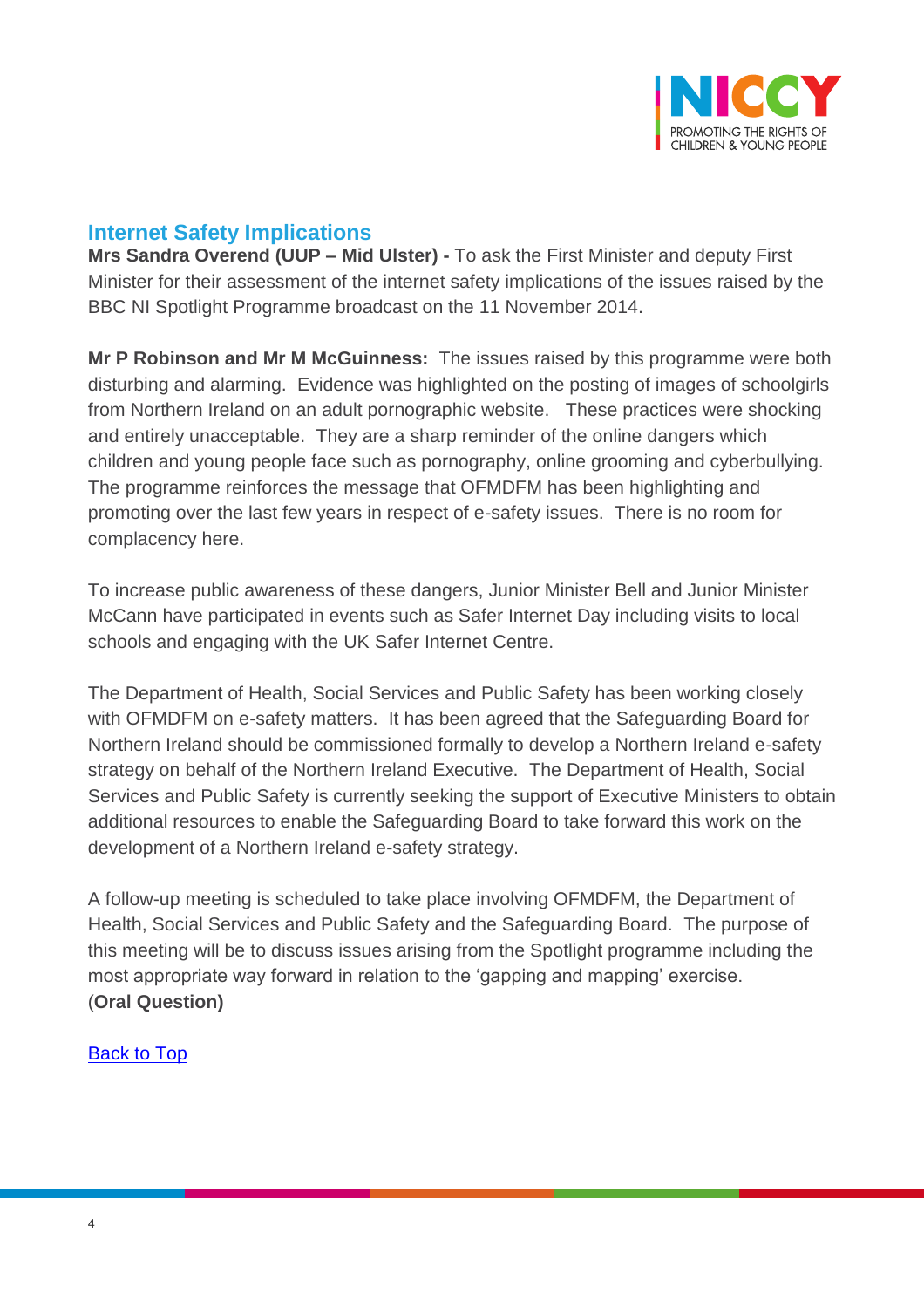

# <span id="page-4-0"></span>**Child Poverty Alliance**

**Mr Máirtín Ó Muilleoir (Sinn Féin – South Belfast) -** To ask the First Minister and deputy First Minister what proposals they have to work with the Child Poverty Alliance, in light of its recent "Beneath the Surface: Child Poverty in Northern Ireland" report.

**Mr P Robinson and Mr M McGuinness:** The Child Poverty Alliance has been consulted in the development of the revised Child Poverty Strategy. Officials met with representatives of the Alliance during public consultation and since the close of the consultation. The Alliance was also invited to participate in the review of the previous Child Poverty Strategy. The issues raised by representatives of the Alliance and other stakeholders have been taken on board in drafting the new Strategy.

OFMDFM sponsored the launch of 'Beneath the Surface: Child Poverty in Northern Ireland' Report on 3 November. The Child Poverty Alliance's report highlights a number of key issues, including the problem of 'in-work poverty', childcare and the impact of poverty on education and calls for further dialogue about what needs to be done to tackle child poverty.

Tackling poverty and disadvantage is a priority of this Executive and we recognise that this will take a sustained and concerted action from many agencies and organisations and key stakeholders through effective partnership working.

Looking forward, it is proposed that the Child Poverty Alliance will be centrally involved in assisting in the implementation of the new Child Poverty Strategy, which we plan to publish shortly. **(Oral Question)**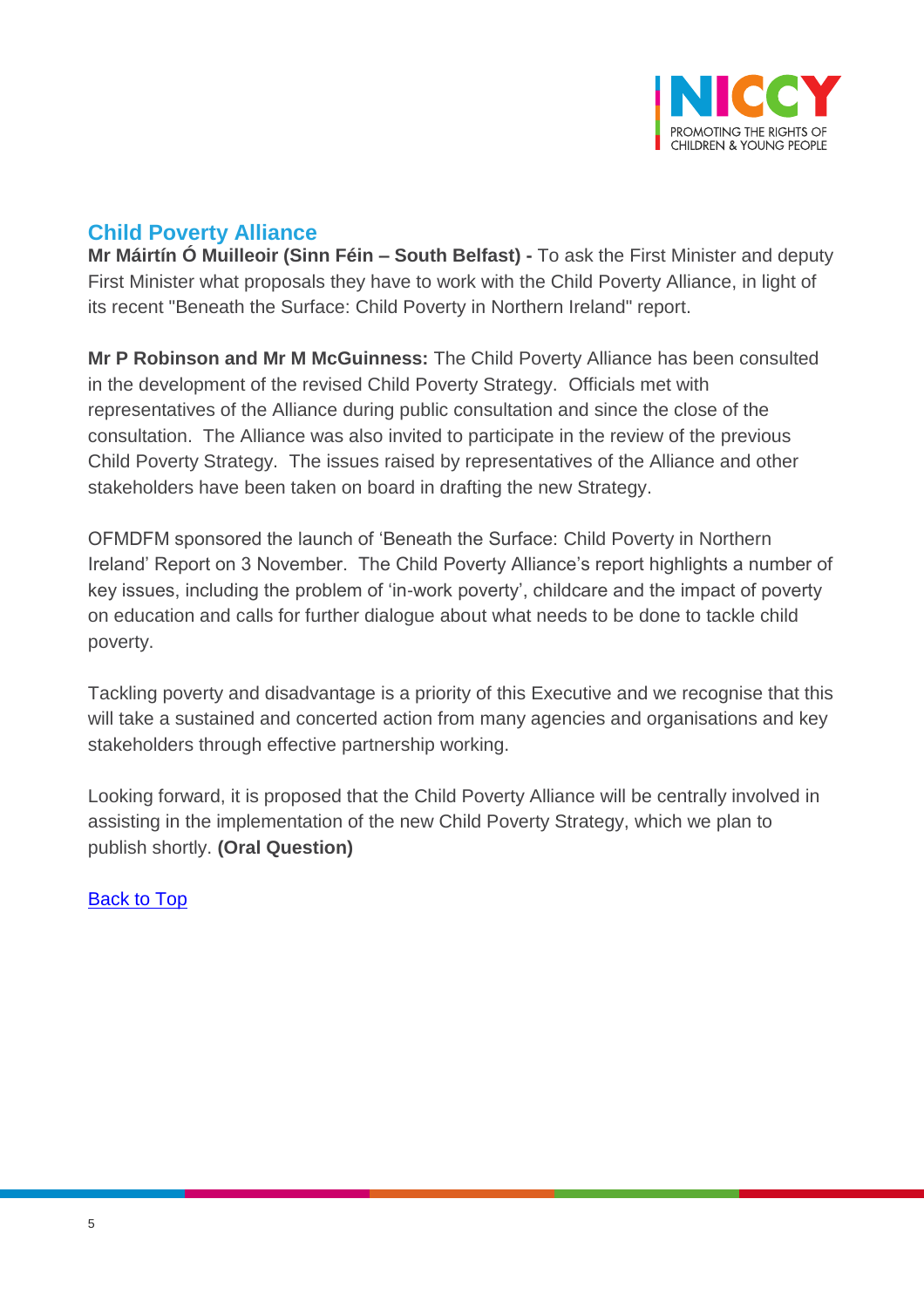

# **Department of Education**

# <span id="page-5-0"></span>**Flexibility for Primary School Starting Age**

**Miss Michelle McIlveen (DUP – Strangford) -** To ask the Minister of Education to detail the date for the launch of the consultation relating to proposed legislation to permit flexibility for primary school starting age.

**Mr O'Dowd (The Minister of Education):** The consultation on proposals to introduce deferral of school starting age in exceptional circumstances will be launched on 15 December and will last 12 weeks. **(10th December)**

[Back to Top](#page-0-0)

# <span id="page-5-1"></span>**Budgetary Constraints on Staffing Levels**

**Ms Claire Sugden (Ind – East Londonderry) -** To ask the Minister of Education for his assessment of the impact on staffing levels in schools as a result of budgetary constraints within his Department.

**Mr O'Dowd (The Minister of Education):** Approximately 77% of the Education budget is made up of staff costs. Therefore, in order for the Department to manage within the impending budget constraints, there will need to be a significant reduction in the number of posts across the Education sector. My initial estimate is that at least 1,000 teaching and at least 1,500 non-teaching jobs will need to exit the system at 1 April 2015. This number will, inevitably, increase should the timing of the redundancies extend further into the 2015/16 financial year. **(10th December)**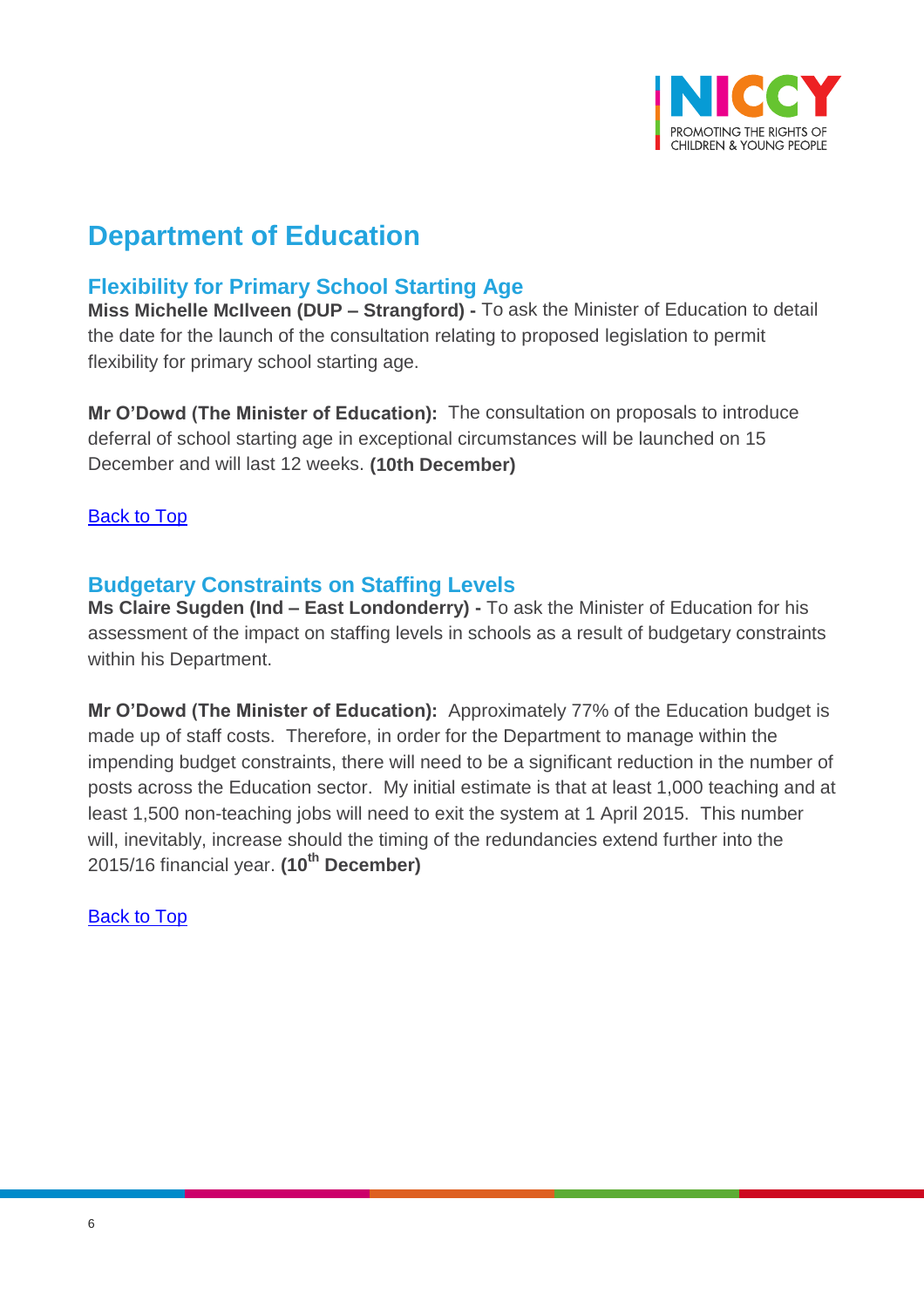

# <span id="page-6-0"></span>**Literacy and Numeracy Assistance – Post Primary School**

**Mr Gregory Campbell (DUP – East Londonderry) –** To ask the Minister of Education what plans are in place to help with pupils requiring literacy and numeracy assistance in post-primary schools from September 2014.

**Mr O'Dowd (The Minister of Education):** First and foremost teachers are best placed to identify pupils requiring additional support with literacy and numeracy and to determine the most appropriate action to meet individual pupil needs. However, schools may require additional support to address low achievement in literacy and numeracy particularly amongst socially disadvantaged pupils. Therefore, I am continuing to provide funding and support for a range of additional interventions which focus on improving pupil outcomes.

In the post-primary sector the interventions include the Delivering Social Change (DSC) Literacy and Numeracy Programme through which 167.5 full-time equivalent teachers have been appointed in 140 post-primary schools; a literacy and numeracy CPD project which will be delivered to primary and post-primary schools in the next financial year; and the strategic development fund to support Area Learning Communities to develop effective approaches to improving literacy and numeracy levels amongst disadvantaged pupils.

Through the DSC programme, ELB officers are working with the schools to identify effective interventions which are delivering positive outcomes for pupils. This good practice is already being disseminated to schools through face to face training sessions, and via the DSC web page on the Western Education and Library Board (WELB) website. ESAGS.tv is also a valuable tool for the dissemination of best practice.

In addition, the Education and Training Inspectorate (ETI) is working with nineteen postprimary schools in an improvement programme (Promoting Improvement in English and Maths – PIEM) to raise the standards achieved by the pupils in English and mathematics. The ETI has also published a Survey of Best Practice in English and Mathematics in Post-Primary Schools (October 2013) which provides a useful resource for schools. The weblink is: [http://www.etini.gov.uk/index/surveys-evaluations/surveys-evaluations-post](http://www.etini.gov.uk/index/surveys-evaluations/surveys-evaluations-post-primary/surveys-evaluations-post-primary-2013/best-practice-english-and-mathematics-in-post-primary-schools.htm)[primary/surveys-evaluations-post-primary-2013/best-practice-english-and-mathematics-in](http://www.etini.gov.uk/index/surveys-evaluations/surveys-evaluations-post-primary/surveys-evaluations-post-primary-2013/best-practice-english-and-mathematics-in-post-primary-schools.htm)[post-primary-schools.htm](http://www.etini.gov.uk/index/surveys-evaluations/surveys-evaluations-post-primary/surveys-evaluations-post-primary-2013/best-practice-english-and-mathematics-in-post-primary-schools.htm)

I also recognise the need to focus on families and communities and I am continuing to fund community-based programmes which have a specific focus on positive educational outcomes. **(10th December)** [Back to Top](#page-0-0)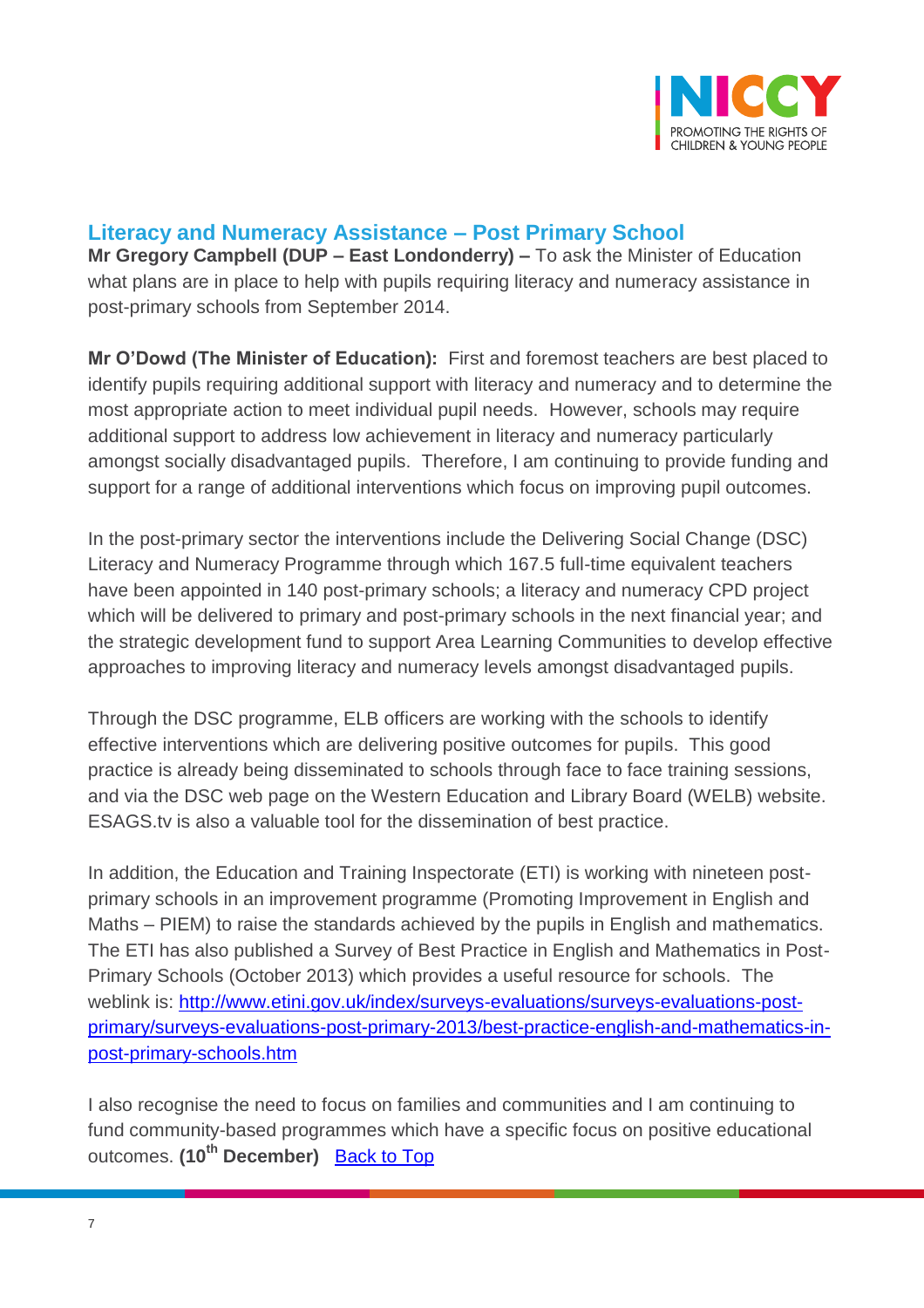

# <span id="page-7-0"></span>**Pupils with Dyslexia**

**Mr Chris Hazzard (Sinn Féin – South Down) -** To ask the Minister of Education

- (i) how many pupils have dyslexia;
- (ii) what support is offered to these pupils; and
- (iii) what level of dyslexia screening occurs in schools.

**Mr O'Dowd (The Minister of Education):** The 2013/14 School Census reported a total of 8,545\* pupils with dyslexia. The Education and Library Boards (ELBs) have advised that a range of special education support and provision is available to parents and schools for a child identified with dyslexia, including the following:

- dyslexia awareness training for schools (and parents) as requested by schools to enhance the capacity of teachers to identify and respond appropriately in addressing dyslexia;
- all Educational Psychologists (EPs) are trained and skilled in the assessment and identification of dyslexia. Following the identification of dyslexia EPs provide a comprehensive range of support including recommendations and resources to parents and schools to assist the pupil achieve his/her potential;
- a range of innovative strategies, resources and computer assisted programmes are available to pupils with dyslexia for whom more traditional methods are unsuccessful;
- some schools have achieved or are working towards achievement of Dyslexia Friendly status usually in association with the British Dyslexia Association (BDA). Schools are supported by the Board services in achieving this award;
- a range of measures to help those children and young people identified as having dyslexia under examination conditions.

When children who are thought to have dyslexia are put forward for assessment at Stage 3 of the Code of Practice (COP), they may be screened for additional Board support by EPs or psychology assistants. A range of cognitive and attainment tests are used in the identification of dyslexia with agreed five board criteria for additional Stage 3 and Stage 5 support applied in each case.

In addition DE is funding the SEN Continuing Professional Development (CPD) Literacy Project which is delivered jointly by Stranmillis and St Mary's University Colleges. This project is being funded for 3 years and will be completed at the end of March 2015. The project, which offers specialist training accredited by the British Dyslexia Association to all primary schools, enables teachers to identify children with literacy difficulties, including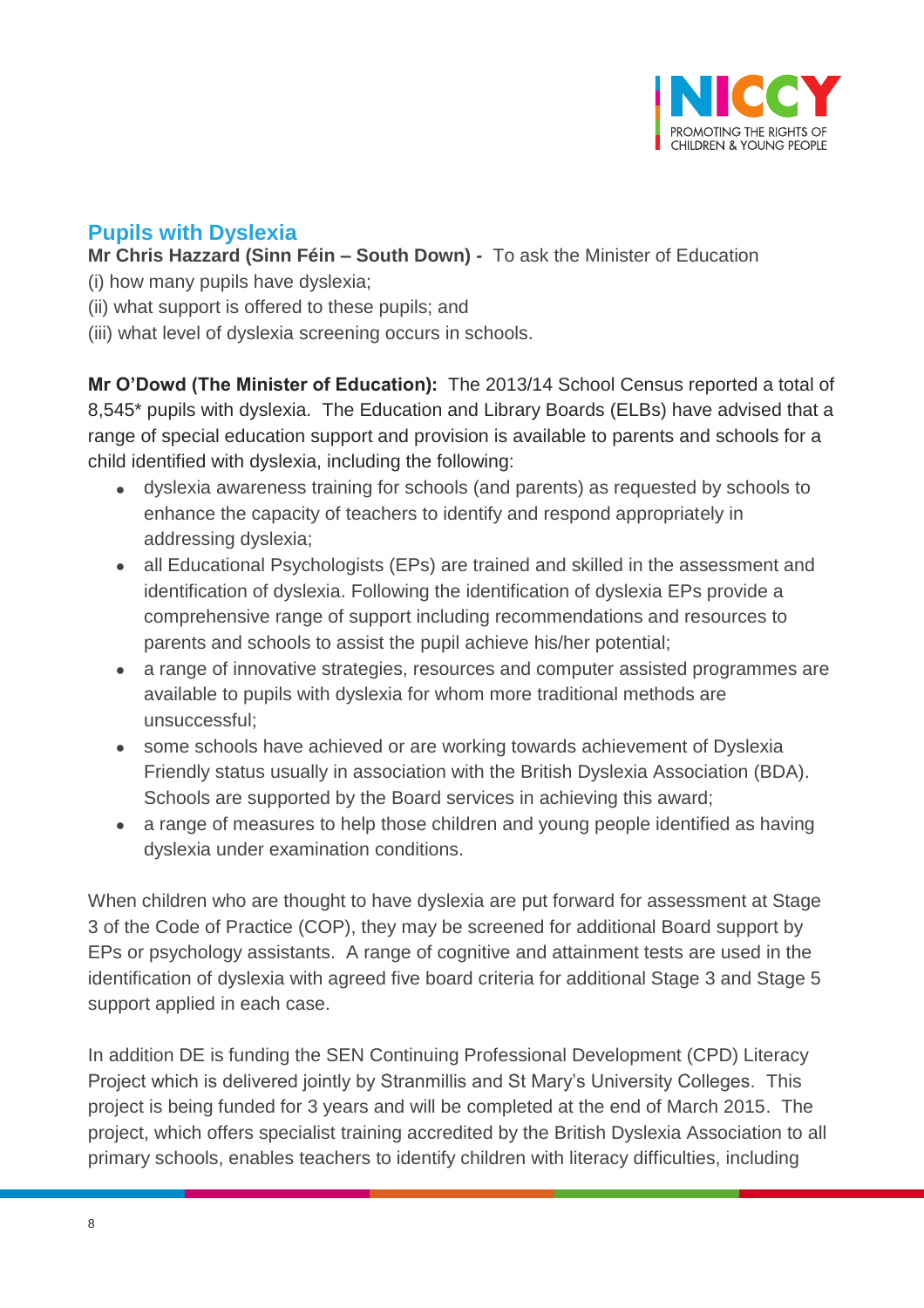

dyslexia, assess their individual needs and provide appropriate interventions. ELBs will continue to review their services in order to provide improved assistance to those children and young people with dyslexia.

\*This figure includes funded children in voluntary and private preschools, nursery schools, primary (including nursery, reception and year 1-7 classes, post primary and special schools. **(10th December)**

[Back to Top](#page-0-0)

## <span id="page-8-0"></span>**Autism**

**Mrs Sandra Overend (UUP – Mid Ulster) -** To ask the Minister of Education to detail the level of access to support class placement for children with autism in Key Stage 1 and 2 in mainstream schools, broken down by Education and Library Board area.

**Mr O'Dowd (The Minister of Education):** The Education and Library Boards (ELBs) have advised that support class placement is one of a range of specialist services provided to support children with autism. The needs of each child, including those at Key Stages 1 and 2, will be unique depending on the specific presentation of their condition and the nature and extent of the support will, therefore, be determined by the extent of each child's special educational needs. Support may, if appropriate, include placement in an autism specific class attached to mainstream schools which will provide opportunities for children with autism to be educated in small school settings with appropriate interventions for their individual needs. **(10th December)**

[Back to Top](#page-0-0)

# <span id="page-8-1"></span>**2014/15 Budget**

**Mr Danny Kinahan (UUP – South Antrim) -** To ask the Minister of Education what parts of his current 2014/15 budget is legally and contractually committed; and what remains unallocated.

**Mr O'Dowd (The Minister of Education):** In relation to the resource budget approximately 80% is allocated for staff costs across of the education sector and as such this expenditure is deemed contractually committed.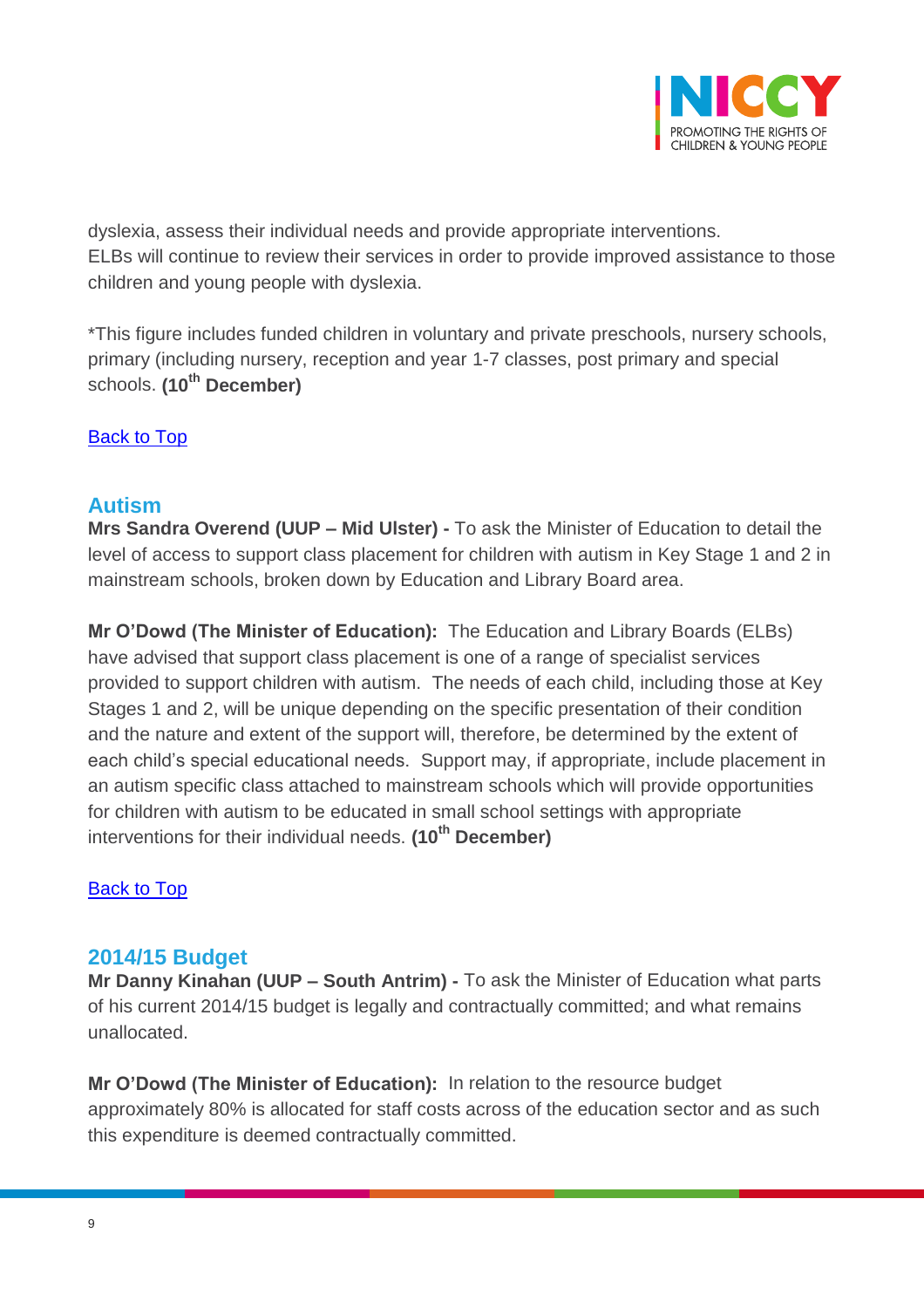

There are also a number of other substantial contractual commitments, such as £39m funding for provision of ICT services for grant-aided schools and £38m funding for Public Private Partnership contracts. In addition the Department has a statutory responsibility to provide funding for maintenance of the Schools Estate to ensure it complies with all Health and Safety requirements and the Disability Discrimination Act. In 2014-15 £17 million has been provided for this purpose.

The Department and its ALB's also have a statutory duty to pay rates across the Education sector. In the 2013-14 financial year, this accounted for £59.6million of the Education Budget.

The remainder of the resource budget while not wholly contractual is allocated to support Ministerial priorities and the Executive's Programme for Government commitments. In addition as 8 months of the year have now passed the amount of funding not contractually committed is substantially reduced.

The programmes funded from the capital budget are largely contractual in their nature, with an estimate of 80% currently contractually committed across the various capital programmes.

I can confirm both my 2014-15 Resource budget and Capital budget have been fully allocated. **(10th December)**

### [Back to Top](#page-0-0)

### <span id="page-9-0"></span>**School Travel Schemes**

**Mr Jim Allister (TUV – North Antrim) -** To ask the Minister of Education whether there are any schemes in place, or schemes he would consider, whereby school children required to walk to school or to buses, particularly along country roads, are supplied with high visibility jackets.

**Mr O'Dowd (The Minister of Education):** The safety of children when walking to school or to bus stops rests with their parents and I am not aware of any current or planned schemes to supply pupils with high visibility jackets. However, to assist parents and schools, the Department of Education (DE) has issued guidance to schools with respect to pupil safety through the design of school uniforms.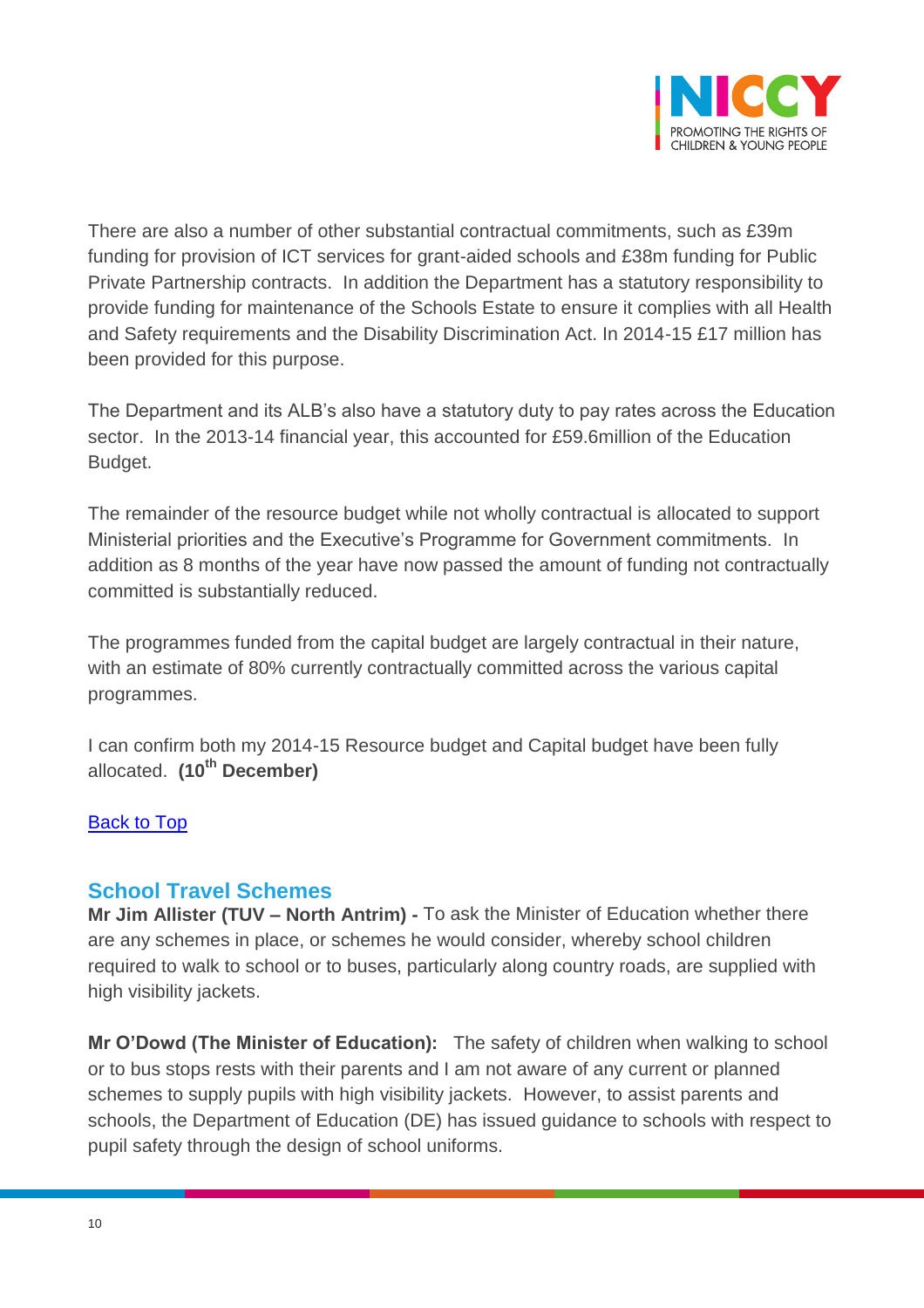

Much of that guidance applies with equal effect to clothing worn by pupils, such as an overcoat, which is not part of a school uniform. The wearing of a school uniform is not governed by legislation but falls to schools to determine. The day to day management of schools, including school uniform policy, is a matter for school Principals, subject to any directions that might be given by the Board of Governors. Section 5 of this guidance covers travelling to school and emphasises that the safety of children is paramount. It highlights the need for pupils to be visible to drivers and other road users as they make their way between home, bus stops and school. It asks schools to take this into account when designing their uniform and to consider using reflective materials and to encourage the wearing of high visibility items. The guidance is available on the Department's website: [www.deni.gov.uk/index/support-and-development-2/school\\_uniform.htm](http://www.deni.gov.uk/index/support-and-development-2/school_uniform.htm)

Further to this, the Department of the Environment (DOE) has confirmed that each year it offers Practical Child Pedestrian Safety Training (PCPST) to selected primary schools. The objective of PCPST is to help children in Years 3, 4 and 5 to acquire and develop pedestrian skills, observe dangers and practice crossing roads safely via supervised training walks in the locale of their school. This includes guidance on the benefits of wearing reflective and fluorescent clothing and accessories.

The road safety teaching aid calendar is provided to every classroom in every primary school and provides an opportunity for teachers to deliver a weekly road safety message to children. This includes guidance on making sure child pedestrians are as visible to other road users as possible.

In relation to post-primary schools, a number of different education packs have now been created by DOE and issued to every post primary school. Each pack, which contains a DVD, a worksheet and teacher's notes, is centred on the road safety message or theme used in a road safety campaign. These multimedia resources are informative and very effective in getting road safety messages across. One education pack 'Respect everyone's journey' is aimed at children in years 8, 9 and 10 and provides information and guidance on the need for pedestrians to wear reflective or fluorescent clothing.

A new leaflet 'Be Safe, Be Seen' has also been created and made available online and in hard copy. The leaflet provides detailed guidance on how pedestrians can make themselves safer by wearing reflective or fluorescent clothing. **(10th December)**  [Back to Top](#page-0-0)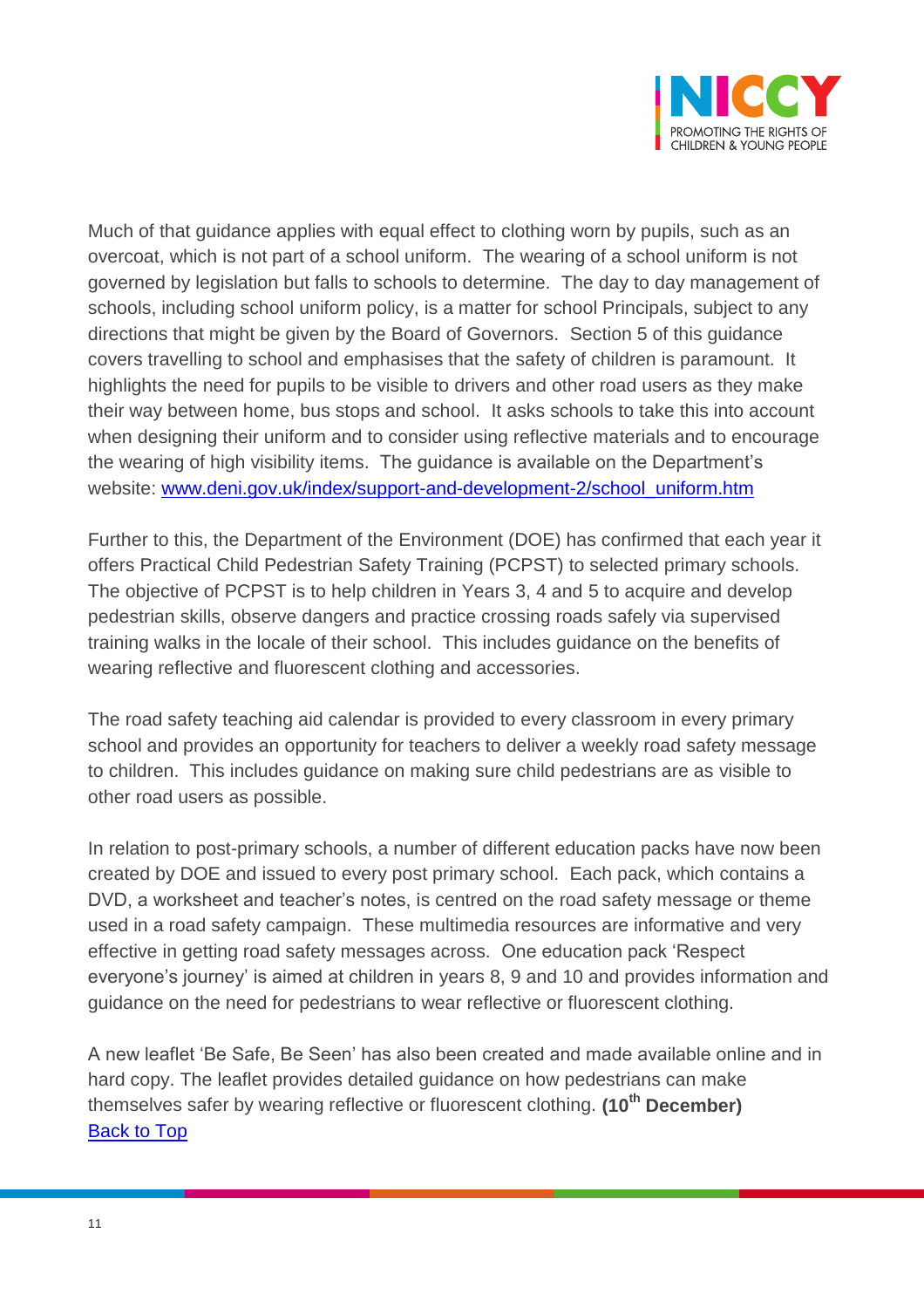

# <span id="page-11-0"></span>**Shared Education Sector**

**Mr Jim Allister (TUV – North Antrim) -** To ask the Minister of Education, given that there is no legal definition or status for shared education, why the Education and Training Inspectorate is recruiting assessors for appointment to "the Shared Education sector"; and what is the definition of "shared education sector" that is being deployed and in respect of which criteria are being set.

**Mr O'Dowd (The Minister of Education):** The public advertisement for Associate Assessors to work in schools in relation to Shared Education stated:

 "ETI wishes to appoint Associate Assessors to support inspection and other aspects of policy work in pre-school, inclusion, special and alternative education, youth, Irish medium education, and shared education (primary and post-primary phases). The period of tenure (initially for three years) will be reviewed on an annual basis."

The definition of Shared Education being used by ETI is as follows: *Shared Education is the organisation and delivery of education so that it:*

- Meets the need of, and provides for the education together of pupils from all Section 75 categories and socio-economic status.
- Involves schools and other education providers of differing ownership, sectoral identity and ethos, management type or governance arrangements; and
- Delivers educational benefits to pupils, promotes the efficient and effective use of resources, and promotes equality of opportunity, good relations, equality of identity, respect for diversity and community cohesion.

Specifically, Shared Education involves the provision of opportunities for children and young people from different community background to learn together. **(10th December)**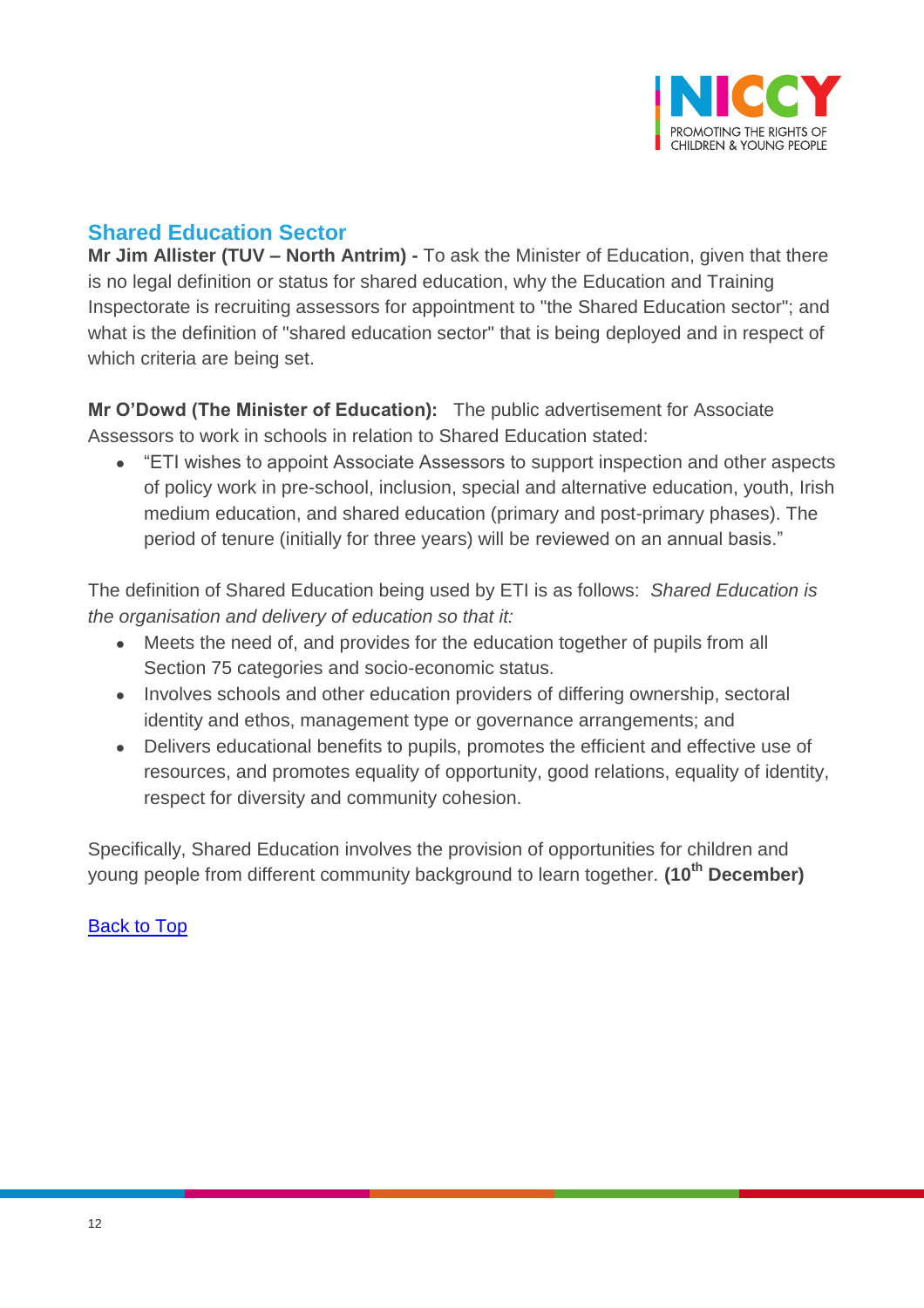

# **Department of Employment and Learning**

### <span id="page-12-0"></span>**Education Maintenance Allowance**

**Ms Claire Sugden (Ind – East Londonderry) -** To ask the Minister for Employment and Learning to detail the number of students who are currently in receipt of an Education Maintenance Allowance; and what assurance he can give that money for this will be ring fenced in light of current budgetary pressures.

**Dr Farry (Minister for Employment and Learning):** In academic year 2013/14 there were 21,629 students in receipt of the means tested Educational Maintenance Allowance and it is anticipated that a similar number of students will be eligible in academic year 2014/15. The Educational Maintenance Allowance estimated budget requirement for financial year 2014/15 is £23.1 million and I can confirm that this is ring-fenced.

In relation to future funding, my Department is currently considering all options for budget savings across all spending lines. Final decisions on how the cuts will be managed will not be made until a public consultation has been completed and the detail of the cuts has been confirmed. However, my Department is preparing and planning for the financial challenges that cuts in the region of 11% will bring and is in the process of considering its work priorities to determine how the budget cuts can be absorbed. **(8th December)**

### [Back to Top](#page-0-0)

## <span id="page-12-1"></span>**Student Financial Assistance**

**Ms Claire Sugden (Ind – East Londonderry) -** To ask the Minister for Employment and Learning whether the financial assistance for students, who have been in foster care or care of social services for a significant period of time, that this currently provided by the University of Ulster and Queen's University, including Stranmillis University College, will be ring-fenced following budget cuts to his Department's budget.

**Dr Farry (Minister for Employment and Learning):** Access to Success, my Department's regional strategy for widening participation, has identified care leavers as being under-represented in higher education.

Through the submission of annual Widening Access and Participation Plans the Department is able to monitor and review the work that each institution is doing to widen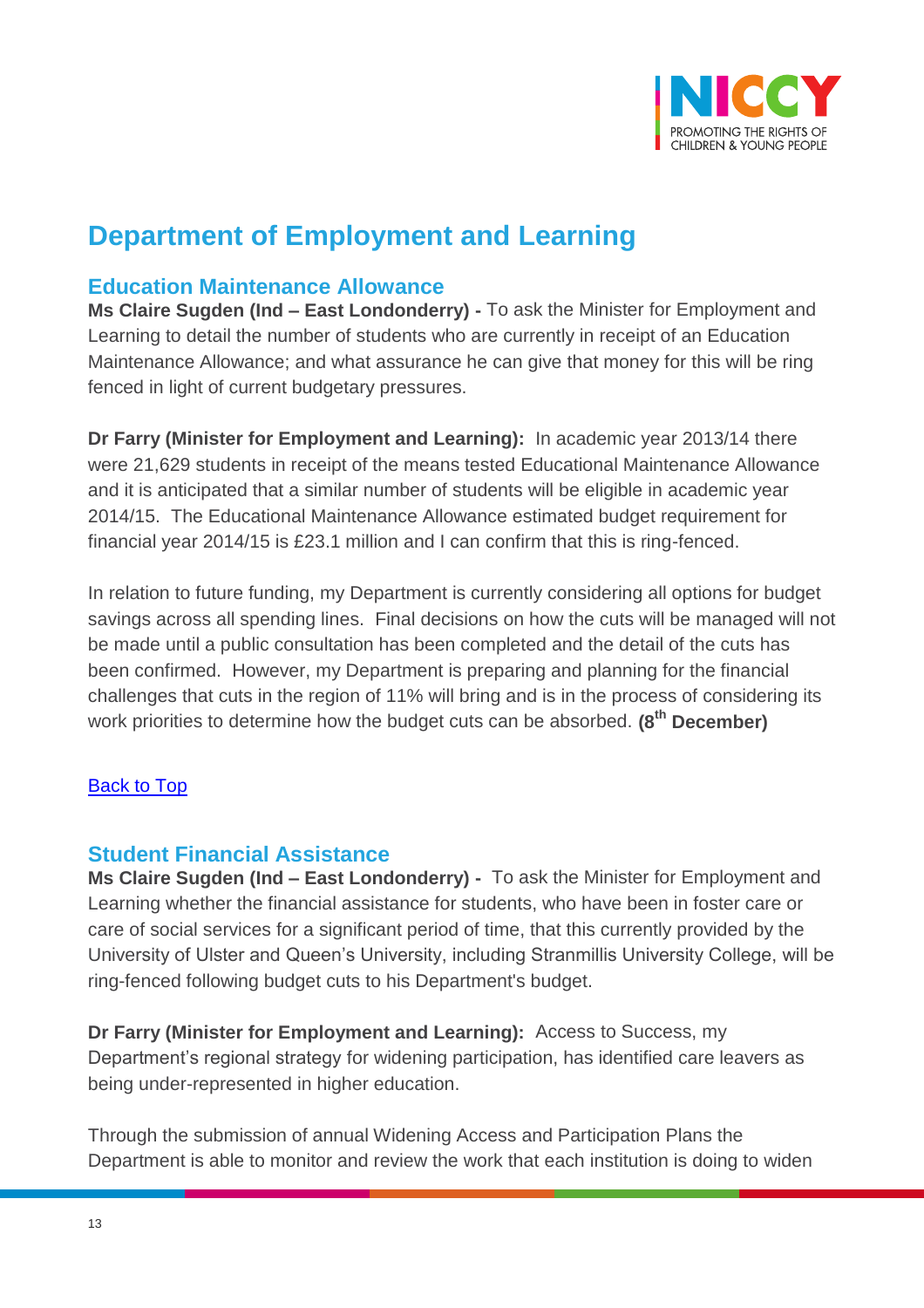

participation, which includes the work they are doing to encourage those from a care background to enter higher education and the subsequent support they are offered to progress through their chosen course.

Each year the higher education institutions re-invest a significant proportion of their additional fee income to attract and retain students from groups that are identified as under-represented in Access to Success. However, while the Department encourages higher education institutions to make additional investment in support for students who have been in foster care or care of social services, it is a matter for each of the individual institutions to decide on the quantum of this support depending on individual circumstances. **(8th December)**

### [Back to Top](#page-0-0)

### <span id="page-13-0"></span>**United Youth Programme**

**Mr Dominic Bradley (SDLP – Newry and Armagh) -** To ask the Minister for Employment and Learning for an update on the application process for the United Youth Programme; and when successful applicants will be notified.

**Dr Farry (Minister for Employment and Learning):** The Department for Employment and Learning is leading on a co-design process to develop the United Youth Programme. Organisations have submitted concept proposals. Those proposals demonstrating the most potential will engage in a further development phase, which will conclude with the selection of pilots, to commence in 2015.

While my Department has the necessary funding to support the pilots during the current financial year, sufficient central funding is required to allow this work to be completed during the 2015/16 financial year. On clarification of the budget, organisations will receive notification of the outcome of their pilot concept proposals. **(12th December)**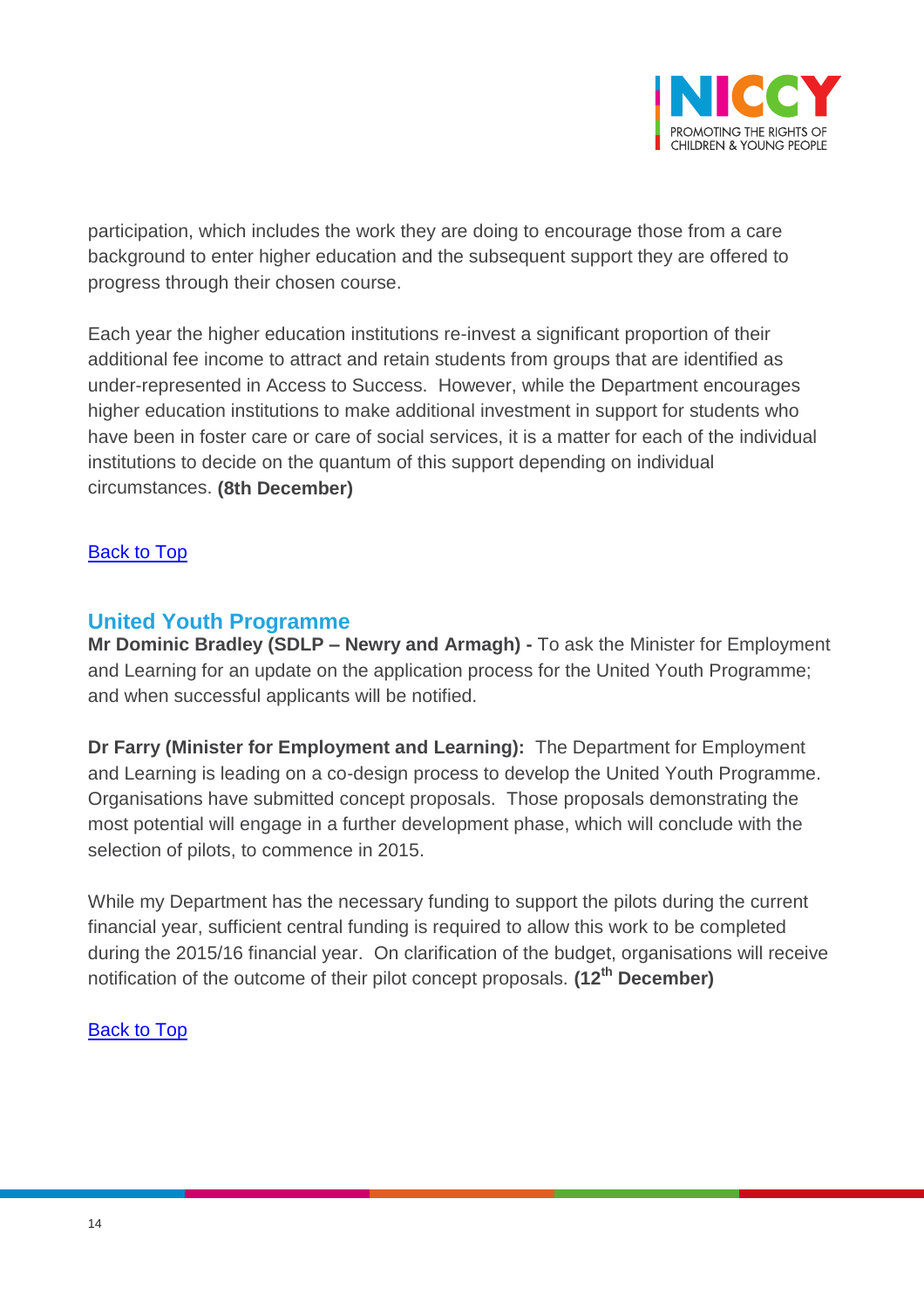

# **Department of Health**

# <span id="page-14-0"></span>**Relocation of Paediatric Cardiac Surgery**

**Mr Robin Swann (UUP – North Antrim) -** To ask the Minister of Health, Social Services and Public Safety whether the relocation of paediatric cardiac surgery to Dublin is based on the new build children's hospital being fully equipped.

**Mr J Wells (The Minister for Health, Social Services and Public Safety):** I will announce the plans for the relocation of paediatric cardiac surgery in early 2015, subject to the outcome of the current consultation which ends on 23 January 2015. Planning for the revised service model, which I announced in my Oral Statement to the Assembly on 14 October 2014, is proceeding on the basis of the existing facilities in both Belfast and Dublin, and implementation is therefore not dependent upon the proposed new hospitals at either location. **(8th December)**

### [Back to Top](#page-0-0)

## <span id="page-14-1"></span>**Respite Care**

**Mr Fearghal McKinney (SDLP – South Belfast) -** To ask the Minister of Health, Social Services and Public Safety to detail

(i) his Department's; and

(ii) the Health and Social Care Trust's statutory obligations to provide equal access to respite care for children living with a disability.

**Mr J Wells (The Minister for Health, Social Services and Public Safety):** The statutory provision governing children in Northern Ireland is the Children (Northern Ireland) Order 1995 (the Order). Article 21 of the Order requires an authority (defined as the Health and Social Care Board or a Health and Social Care Trust) to provide accommodation for a child in need, even though the person who has parental responsibility for him is able to provide him with accommodation, if the authority considers that to do so would safeguard or promote the child's welfare. Under Article 17(c) a child shall be taken to be in need if he is a disabled child. **(10th December)**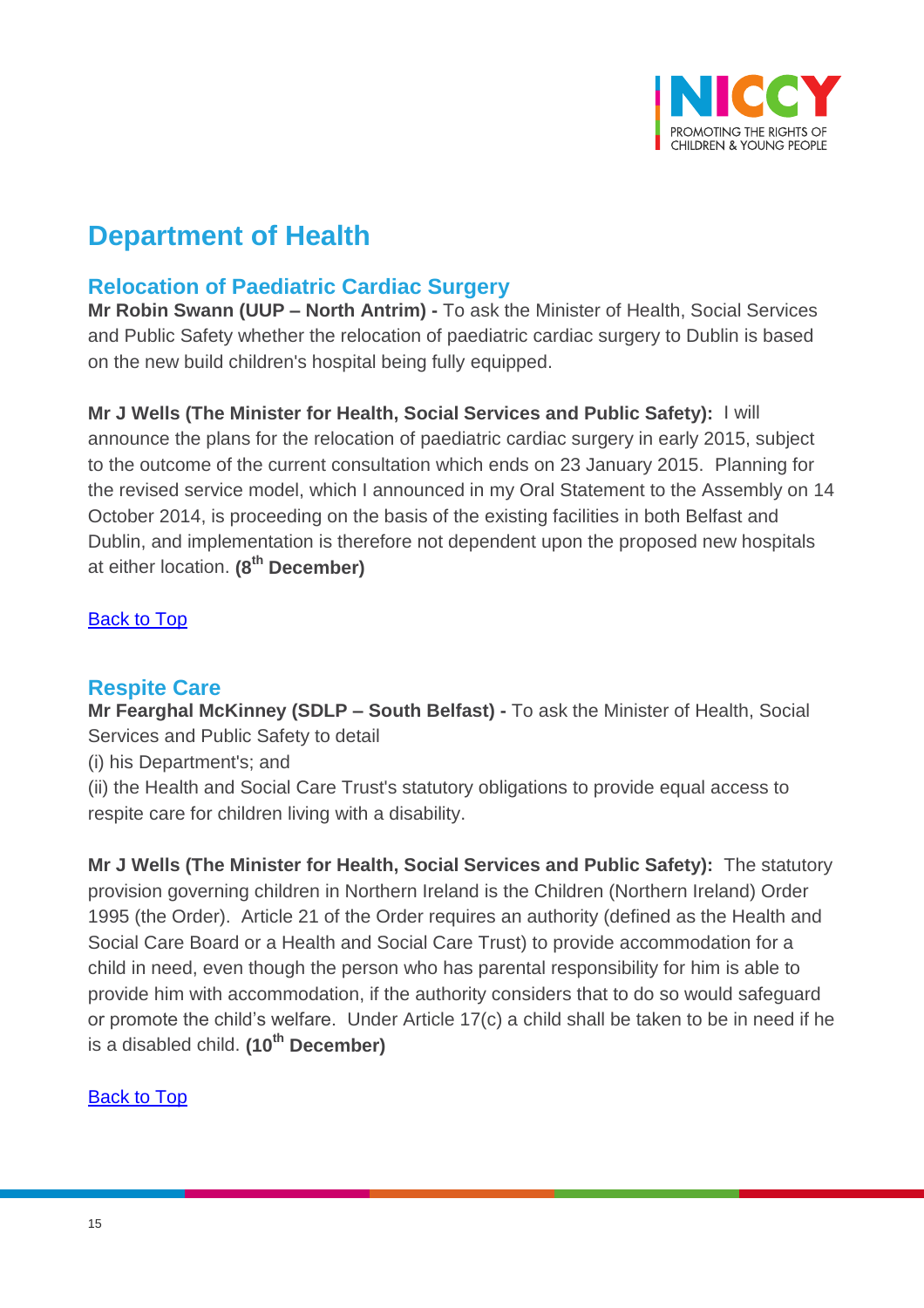

# <span id="page-15-0"></span>**Budget Reductions**

**Mr Pat Ramsey (SDLP – Foyle) -** To ask the Minister of Health, Social Services and Public Safety, with budget reductions of 10.8 per cent, to detail the services he has identified as

- (i) 'ring fenced' from further cuts; and
- (ii) priorities in terms of proposed reduction of spending.

**Mr J Wells (The Minister for Health, Social Services and Public Safety):** My Department launched its consultation on the Executive's draft budget for 2015/16 on 26 November. The consultation document highlights the potential implications of the draft budget proposals on health and social care. This is an important element in informing the Executive's decisions on the final budget for 2015/16, which is due to be published in January 2015. Final decisions on expenditure allocations can only be made once the final budget for my Department has been confirmed. In terms of savings proposals, I can confirm that I am committed to maximising the resources available for front line health and social care services. **(11th December)**

## **[Back to Top](#page-0-0)**

# <span id="page-15-1"></span>**Autism Spectrum Disorder Service**

**Mr Mitchel McLaughlin (Sinn Féin – South Antrim) -** To ask the Minister of Health, Social Services and Public Safety, in relation to the Northern Health and Social Care Trust autism spectrum disorder service, to detail

- (i) the number of staff employed;
- (ii) the job descriptions of staff;
- (iii) when the service is available;
- (iv) how many families the service supports; and
- (v) the number of staff currently absent due to
	- (a) long term illness;
	- (b) maternity leave; and
	- (c) secondment; and what effect this has on service provision.

**Mr J Wells (The Minister for Health, Social Services and Public Safety):** The table in the attached Annex provides the detail requested in relation to the Northern Health and Social Care Trust's Autism Spectrum Disorder Service.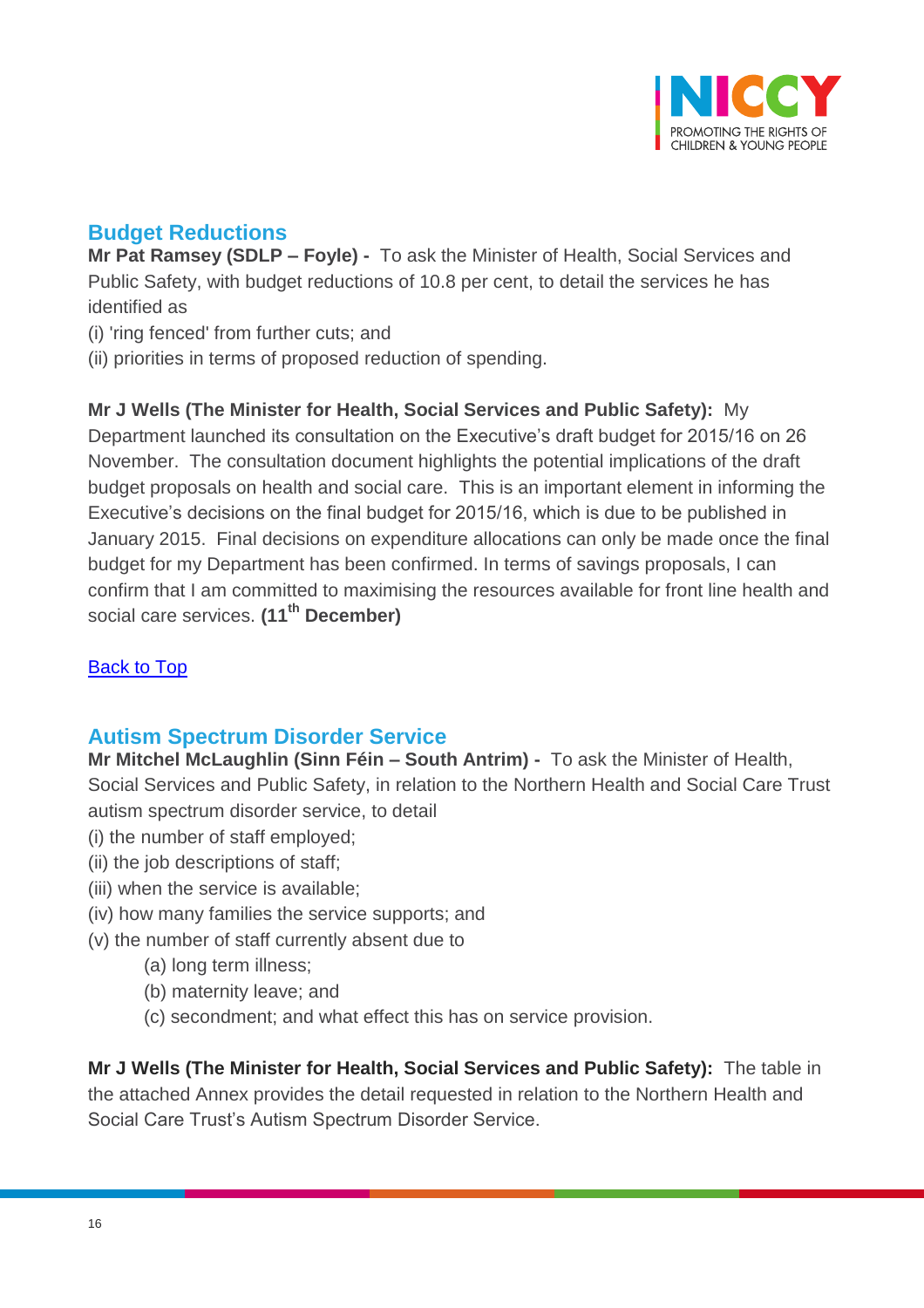

## **Annex Northern Health and Social Care Trust's Autism Spectrum Disorder Service.**

| <b>Question</b>                     | <b>Answer</b>                                  |
|-------------------------------------|------------------------------------------------|
| (i) The number of staff employed    | There is one ASD Co-ordinator.                 |
|                                     | There are 8 staff employed within the adult    |
|                                     | ASD service (WTE 3.2) and 11 staff             |
|                                     | employed in the paediatric ASD service         |
|                                     | (WTE 7.6).                                     |
|                                     | There is also 1.2 WTE sessional input          |
|                                     | provided to the diagnostic clinics.            |
| (ii) The job descriptions of staff  | In line with the Regional Autistic Spectrum    |
|                                     | Disorder Network 'Six Steps of Autism          |
|                                     | Care', Autism Adult Care Pathway and the       |
|                                     | NICE guidelines, all staff within the ASD      |
|                                     | service provide and deliver a high quality     |
|                                     | assessment and diagnostic service for          |
|                                     | children, young people and adults where        |
|                                     | concerns regarding ASD have been               |
|                                     | identified and provide support and             |
|                                     | intervention to children, young people and     |
|                                     | adults with a diagnosis of ASD and their       |
|                                     | families.                                      |
| (iil) When the service is available | The paediatric ASD service is centralised      |
|                                     | through an office in Ballymena and the adult   |
|                                     | ASD service is centralised through an office   |
|                                     | in Ballymoney. Delivery of the service         |
|                                     | occurs across all geographical areas of the    |
|                                     | Northern Trust and an open referral system     |
|                                     | operates, with standardised referral criteria. |
|                                     | The paediatric ASD service is available for    |
|                                     | those aged 2-18 years (19 years if attending   |
|                                     | a special school) and resident within the      |
|                                     | Northern Trust geographical area.              |
|                                     |                                                |
|                                     |                                                |
|                                     |                                                |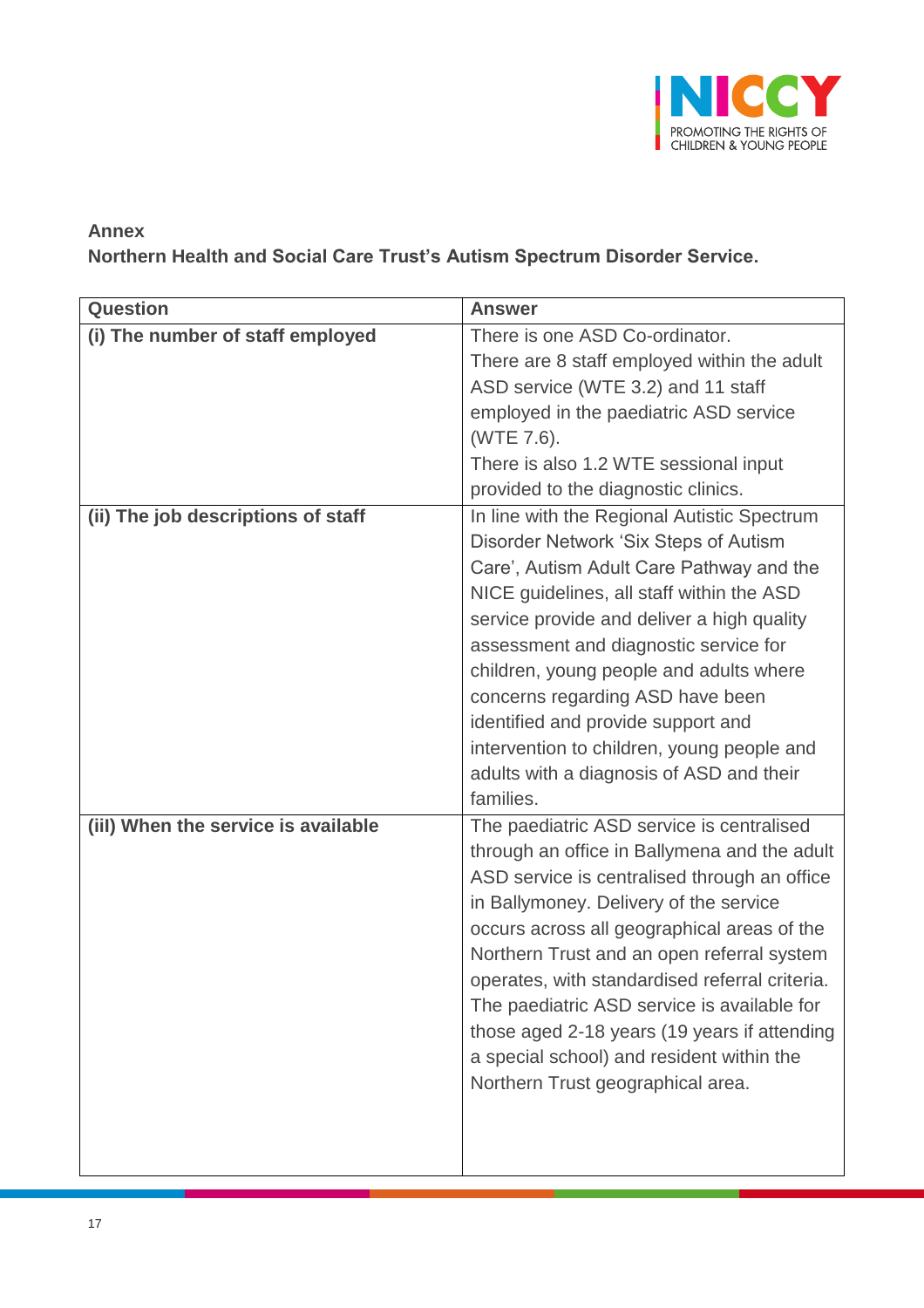

| (iv) How many families the service<br><b>supports</b>                                                                                                                       | Between 1 January 2010 and 31 October<br>2014, 1,413 children have received a<br>diagnosis of ASD and have been offered<br>post diagnostic support. In addition the<br>service provides intervention for those with<br>a historical diagnosis, the numbers who<br>have received this service is not however<br>currently available.<br>Since the implementation of the adult<br>pathway, 39 adults have received a<br>diagnosis of ASD. In addition to this, the<br>adult intervention service currently has<br>involvement with 63 service users and their<br>families to offer support.<br>Individuals over 16 years who have a<br>diagnosis of ASD can also avail of support |
|-----------------------------------------------------------------------------------------------------------------------------------------------------------------------------|---------------------------------------------------------------------------------------------------------------------------------------------------------------------------------------------------------------------------------------------------------------------------------------------------------------------------------------------------------------------------------------------------------------------------------------------------------------------------------------------------------------------------------------------------------------------------------------------------------------------------------------------------------------------------------|
|                                                                                                                                                                             | via the Northern Adult Autism Advice<br>Service (NAAAS). Individuals and/or their<br>family can attend this weekly drop in service<br>and can be provided with support from the<br>multiagency team.                                                                                                                                                                                                                                                                                                                                                                                                                                                                            |
| (v) The current number of staff currently<br>absent to<br>(a) long term illness<br>(b) maternity leave<br>(c) secondment; and what effect<br>this has on service provision. | (a) There is currently one staff member<br>(0.63 WTE) absent on long term illness.<br>From the sessional work, there is one staff<br>member (0.2 WTE) who is employed by<br>NEELB, on long term illness.<br>(b) Within the Paediatric ASD service, as at<br>30 November 2014, there are two members<br>of staff absent due to maternity leave (1.65)<br>WTE) although 0.6 WTE professional cover<br>is in place.<br>(c) There are currently no absences due to                                                                                                                                                                                                                  |
|                                                                                                                                                                             | secondment.                                                                                                                                                                                                                                                                                                                                                                                                                                                                                                                                                                                                                                                                     |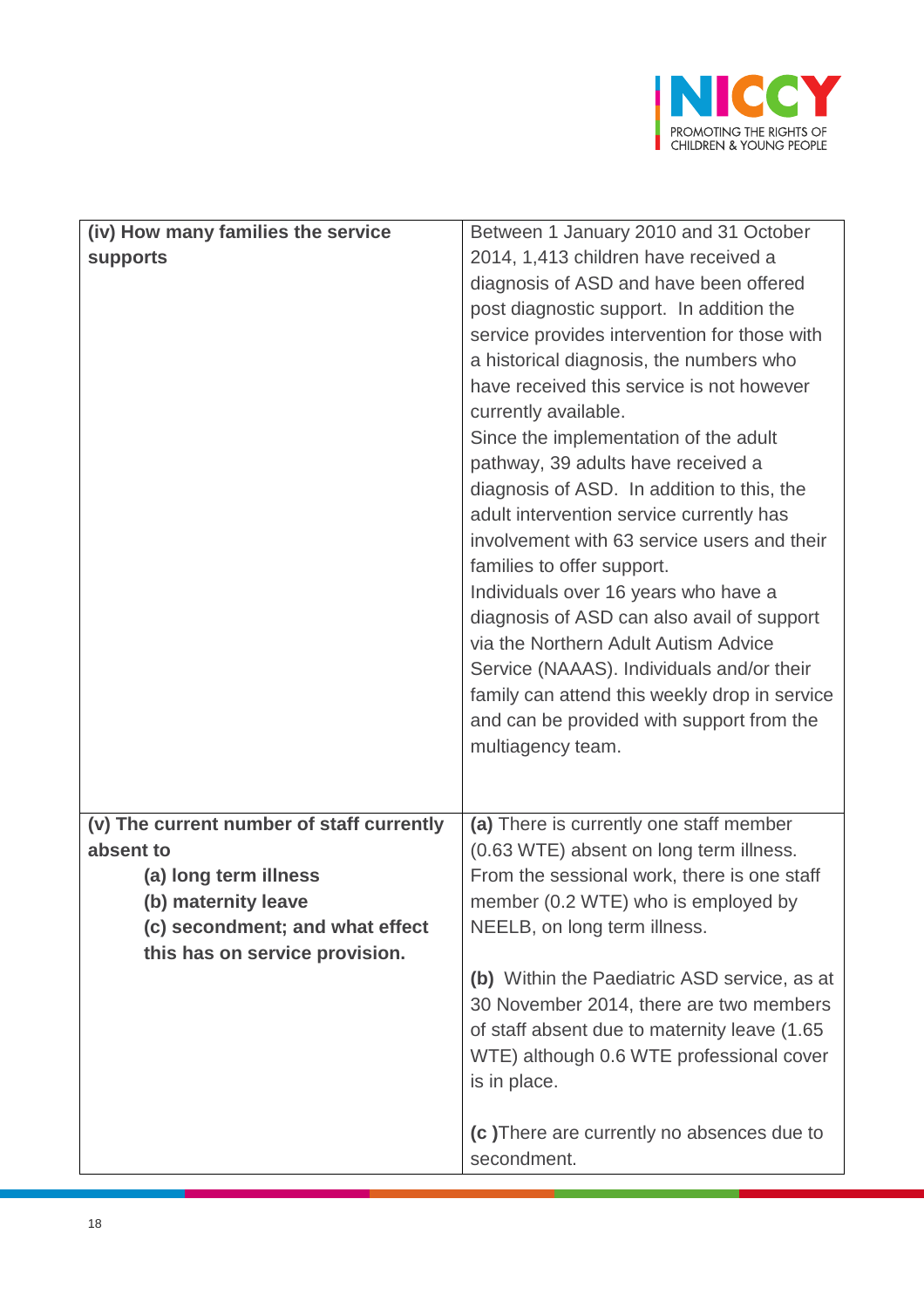

| Due to the significantly increasing number  |
|---------------------------------------------|
| of referrals to the ASD service and current |
| staff absences, the service is not able to  |
| meet the present demand of commencing       |
| assessment within the 13 week               |
| recommendation and offering intervention    |
| within the 13 week timeframe.               |
|                                             |
|                                             |

## **(11th December)**

[Back to Top](#page-0-0)

## <span id="page-18-0"></span>**Service Framework for Children and Young People**

**Miss Michelle McIlveen (DUP – Strangford) -** To ask the Minister of Health, Social Services and Public Safety for an update on the Service Framework for Children and Young People.

**Mr J Wells (The Minister for Health, Social Services and Public Safety):** The overall aim of the Service Framework for Children and Young People is to improve the health and well being of children and young people in Northern Ireland.

It has been developed over a period of time and the draft version of the framework was issued for public consultation on Friday 7 November 2014. It contains 34 standards covering 6 themes and a copy of the consultation documents together with a Children's (easy read) version have been published on my Department's website.

Following public consultation, responses will be reviewed and I anticipate that the final Framework will be launched for implementation before next summer. **(Oral Question)**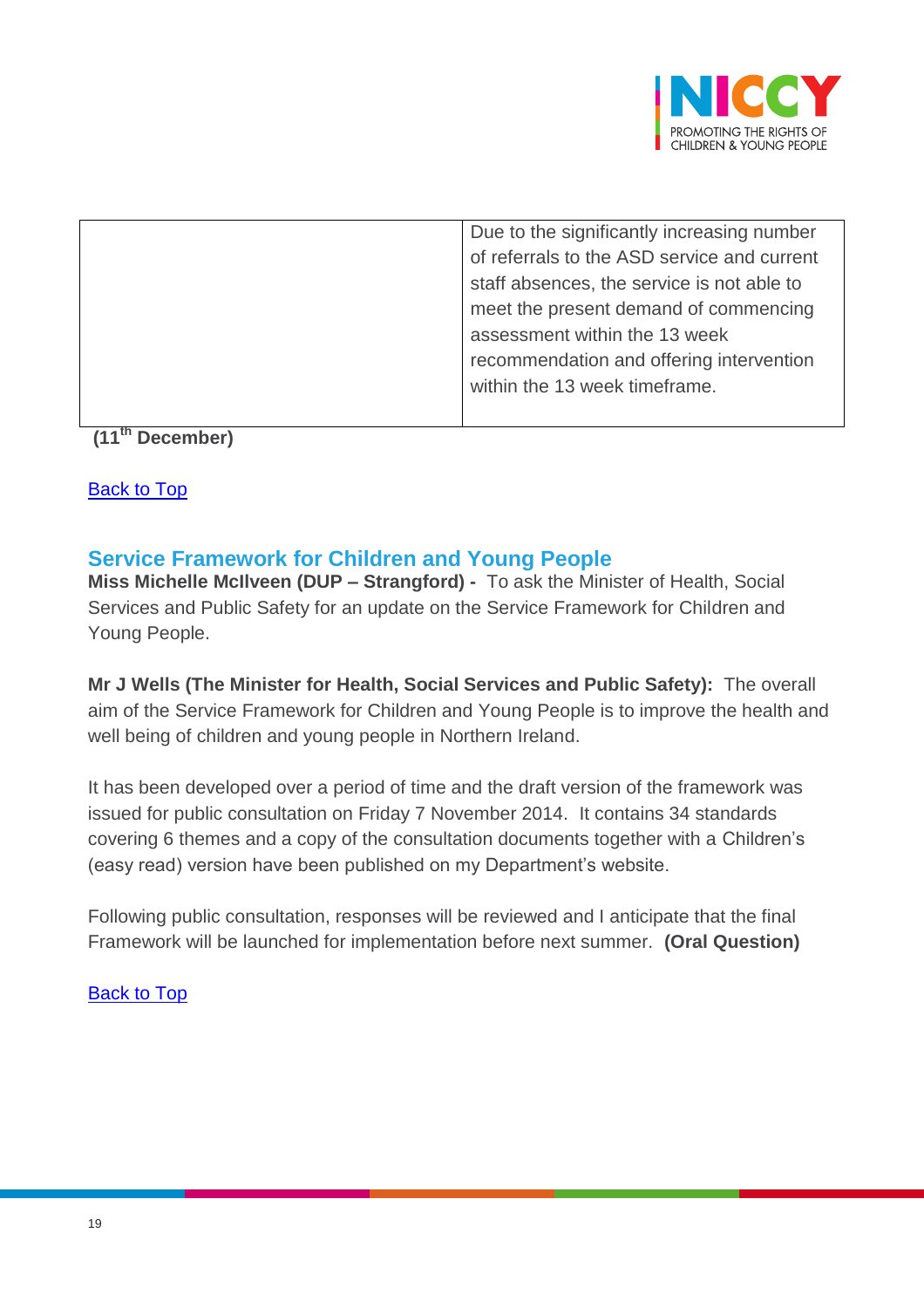

# <span id="page-19-0"></span>**Delivering Social Change**

**Mr Trevor Lunn (APNI – Lagan Valley) -** To ask the Minister of Health, Social Services and Public Safety what discussions he has had with the First and deputy First Minister on the provision of money to the Health and Social Care Trusts under Delivering Social Change.

**Mr J Wells (The Minister for Health, Social Services and Public Safety):** My Department has the lead for 2 of the 6 Delivering Social Change Programmes Direct Family Support – the Family Support Hubs and Support for Parents Signature Programmes.

The DSC Ministerial Sub Committee meets quarterly to discuss all aspects of the DSC programmes including progress, planning and financial matters. **(Oral Question)**

### [Back to Top](#page-0-0)

## <span id="page-19-1"></span>**Children and Adolescent Mental Health Services**

**Ms Michaela Boyle (Sinn Féin – West Tyrone) -** To ask the Minister of Health, Social Services and Public Safety whether he plans to increase the funding allocated to Children and Adolescent Mental Health Services.

**Mr J Wells (The Minister for Health, Social Services and Public Safety):** There are no immediate plans to increase the funding allocated to Child and Adolescent Mental Health Services (CAMHS).

Investment in CAMHS has increased from £9.5m in 2006 to £19.4m in 2014. This includes additional investment of just over £2m within the last two years. **(Oral Question)**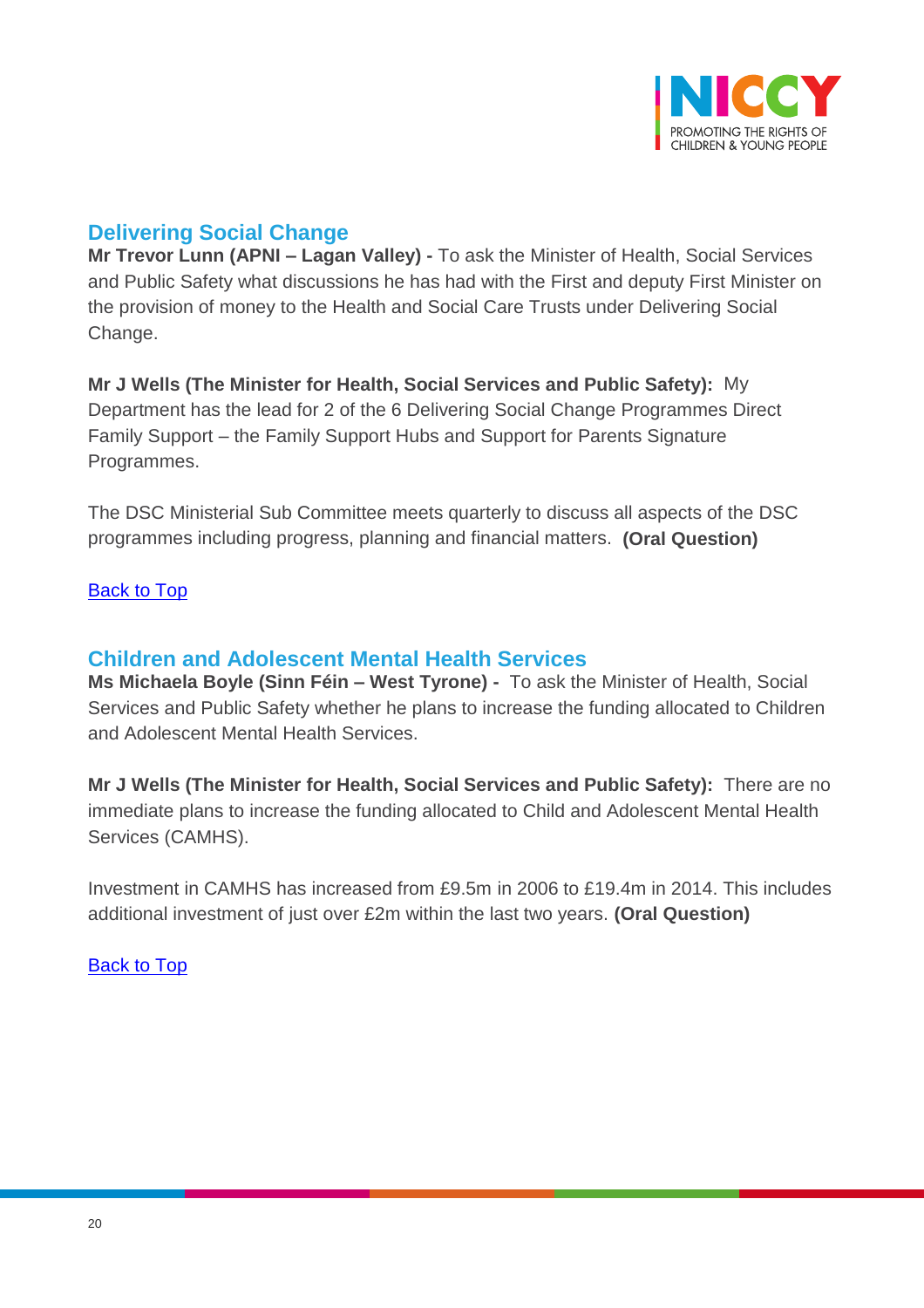

# <span id="page-20-0"></span>**Child Sexual Exploitation**

**Mr Mickey Brady (Sinn Fein – Newry and Armagh) -** To ask the Minister of Health, Social Services and Public Safety for an update on the implementation of the recommendations contained in Professor Kathleen Marshall's report into Child Sexual Exploitation.

**Mr J Wells (The Minister for Health, Social Services and Public Safety):** As announced in the Assembly on 18 November 2014, I am in the process of establishing a Health and Social Care CSE Response Team to consider all of Professor Marshall's recommendations relevant to the HSC. The Response Team will undertake this work in two phases. In Phase 1, it will consider all of the recommendations made for the HSC and advise me by end January 2015 on whether they should be accepted. In Phase 2 we will move to implementation in accordance with an agreed implementation plan, which will identify who will lead on each recommendation and timescales for completion. The implementation plan will be agreed and published by end March 2015. The HSC Response Team will report progress to me on a 6-monthly basis.

Finally, we are in the process of establishing a mechanism to achieve a crossdepartmental co-ordinated response to the Marshall report. I have written to the Ministers of Justice and Education to seek their support. **(Oral Question)**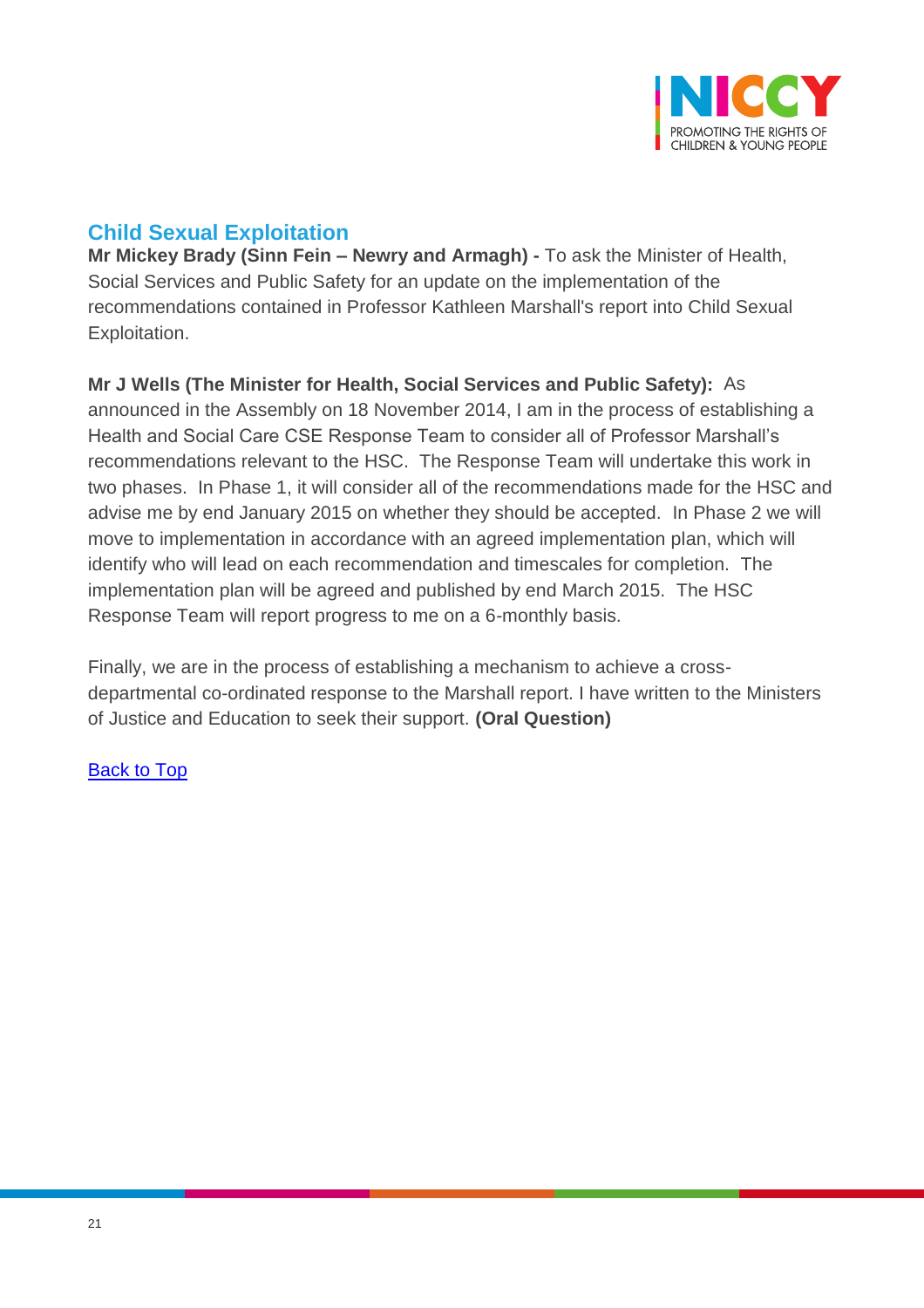

# **Department of Justice**

## <span id="page-21-0"></span>**Issue of Young Shooters**

**Mr Robin Swann (UUP – North Antrim) -** To ask the Minister of Justice for an update on the issue of young shooters, following the meeting between his Department and relevant stakeholders on the 29 September 2014.

**Mr Ford (Minister of Justice):** In the paper I published on 2 July 2014, I proposed that the firearms legislation should be amended to enable someone aged 12 or over to use a shotgun or air rifle for sporting purposes (not vermin or other live quarry) subject to supervision by someone aged 21 or over with three or more years' experience. The responses to this proposal continued to show differing opinions. These were published on the Department's website.

The meeting on the 29th September demonstrated that there remains a gulf between my proposal and the view of some, who are pressing for no, or a lower, age restriction and for no limit on the purposes for which the firearms may be used by a young person.

Officials undertook to consider the various views expressed including the possible introduction of a system of approved clay pigeon clubs. Officials will shortly commence discussions with those who attended the workshop. **(9th December)** [Back to Top](#page-0-0)

# <span id="page-21-1"></span>**Teaching Staff at Woodlands Juvenile Justice Centre**

**Mr Peter Weir (DUP – North Down) -** To ask the Minister of Justice what access to, or provision of, educational courses or professional development is available to teaching staff at Woodlands Juvenile Justice Centre, Bangor.

**Mr Ford (Minister of Justice):** Teachers and Instructors at Woodlands Juvenile Justice Centre have access to a range of educational courses. However, they do not have access to the full range of professional development opportunities provided by local Education & Library Boards to their counterparts within mainstream education. This issue is under consideration by officials as part of the ongoing review of Education within Woodlands. **(9th December)**